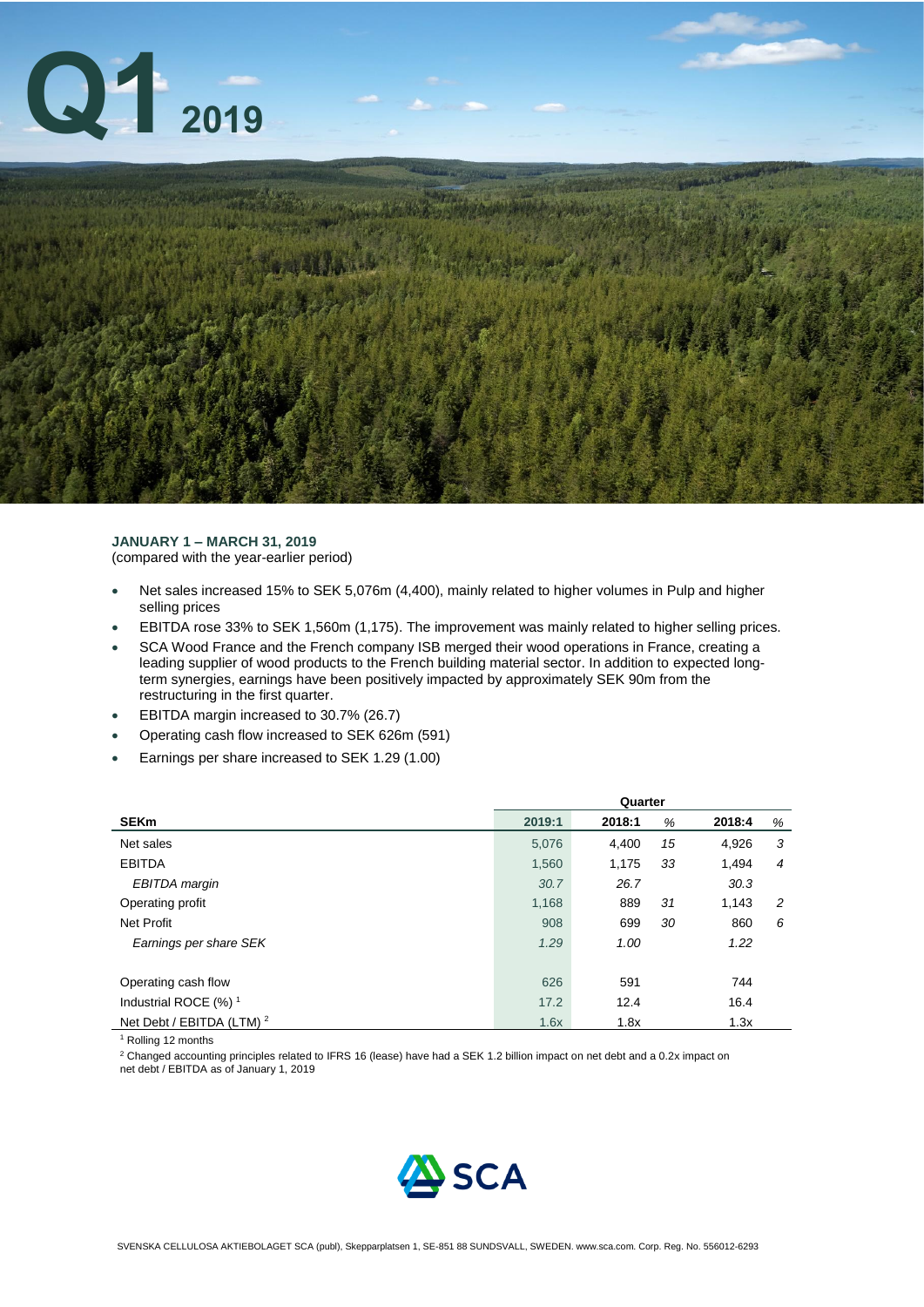## **COMMENTS ON THE FINANCIAL STATEMENTS**

Earnings for the first quarter 2019 improved compared with the preceding quarter as well as the same quarter last year. The improvement in earnings was driven mainly from Paper and Wood. Higher pulp volumes due to the continued ramp up of the expanded pulp mill Östrand also made a positive contribution to earnings.

SCA Wood France and the French company Groupe ISB merged their operations in wood processing and distribution of wood products in France. The merger will result in a leading supplier of wood products to the French building material sector. The combined company will have net sales of approximately SEK 2.7 billion. In addition to expected long-term synergies, earnings have been positively impacted by approximately SEK 90m from the restructuring in the first quarter. SCA's shareholding in the combined company amounts to 38.5%. See page 5 for more information.

Demand during the quarter was generally stable, but with lower market prices compared with the preceding quarter. After an extended period of price increases, market prices for solid-wood products, pulp and kraftliner decreased somewhat. Prices remain at a relatively good level.

Deliveries of wood increased during the quarter due to the continued ramp up of the expanded pulp mill Östrand. The price of pulpwood increased slightly while the price of timber was unchanged. After the end of the quarter, SCA completed the acquisition of Latvian Forest Company's forest assets in Latvia comprising some 10,000 hectares. The purchase price was approximately EUR 26m (approximately SEK 270m) on a debt-free basis.

In the Pulp segment, work is continuing to gradually trim the expanded pulp mill Östrand to reach full capacity. Both production and deliveries increased compared with the preceding quarter. Following a strong pulp market in 2018 with several price increases, pulp prices fell in Europe during the first quarter of 2019. The pulp market in China improved after a weaker fourth quarter.

Kraftliner prices fell in the first quarter following several price increases in 2017 and 2018, but remain at a favorable level. Capacity reductions in publication papers have, for the time being, created a better balance between supply and demand. The improved balance resulted in price increases for both uncoated and coated paper during the quarter.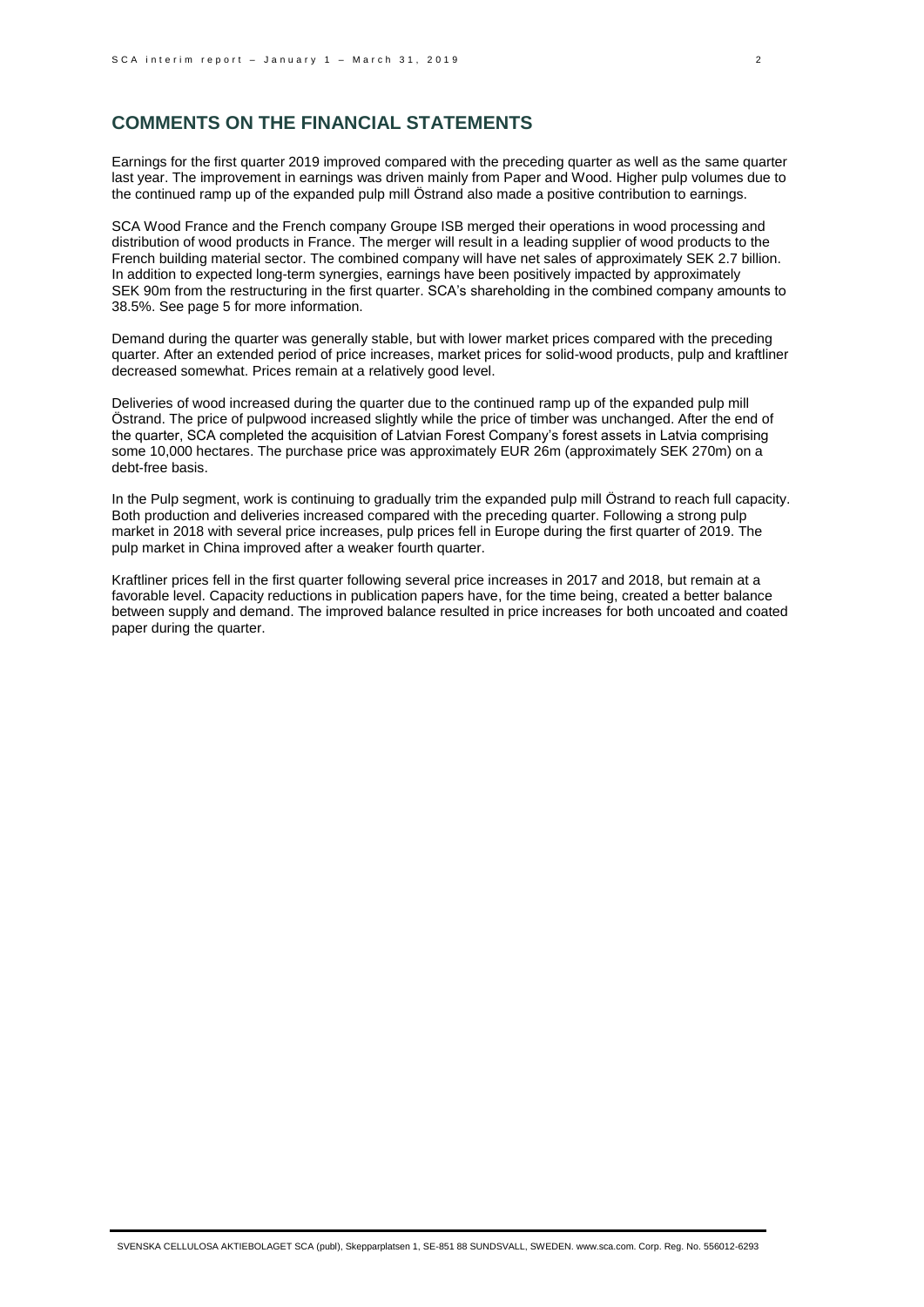



| Change in net sales (%) |                        |                        |  |
|-------------------------|------------------------|------------------------|--|
|                         | 2019:1<br>vs<br>2018:1 | 2019:1<br>vs<br>2018:4 |  |
| <b>Total</b>            | 15                     | 3                      |  |
| Price/mix               | 5                      | -2                     |  |
| Volume                  | 5                      | 5                      |  |
| Currency                | 5                      |                        |  |



## **GROUP**

# **SALES AND OPERATING PROFIT**

#### **January-March 2019 compared with January-March 2018**

Net sales amounted to SEK 5,076m (4,400), an increase of 15%, of which price/mix accounted for 5%, volume for 5%, and currency for 5%. The growth was mainly related to Wood and higher delivery volumes in Pulp.

EBITDA increased 33% to SEK 1,560m (1,175), which corresponds to an EBITDA margin of 30.7% (26.7). The increase was mainly attributable to higher selling prices, positive exchange rate effects and higher delivery volumes in Pulp. Higher raw material costs had a negative impact on earnings. The cost of planned maintenance stops amounted to SEK 0m (0).

Operating profit increased 31% to SEK 1,168m (889).

#### **January-March 2019 compared with October-December 2018**

Net sales for the first quarter grew by 3%, of which price/mix accounted for -2%, volume for 5% and currency for 0%, and amounted to SEK 5,076m (4,926). The sales growth was mainly related to higher delivery volumes in Pulp and Wood.

EBITDA amounted to SEK 1,560m (1,494), an increase of 4%. The increase was primarily related to lower costs for planned maintenance stops of SEK 0m (97). Restructuring effects in SCA Wood France (Wood) had a positive impact on earnings of approximately SEK 90m, and relate to insurance proceeds for costs related to the fire and the effect on earnings from the merger with Groupe ISB. Earnings were positively impacted by higher delivery volumes, but adversely impacted by lower selling prices and higher raw material costs.

Operating profit increased 2% to SEK 1,168m (1,143).

### **CASH FLOW**

#### **January-March 2019 compared with January-March 2018**

The operating cash surplus amounted to SEK 1,314m (922). The cash flow effect of changes in working capital was SEK -246m (-253). Net current capital expenditures amounted to SEK -168m (-76). Operating cash flow was SEK 626m (591). See page 19.

Strategic capital expenditures amounted to SEK -143m (-634). The cash flow effect of acquisitions amounted to SEK -158m (-19) and related to the acquisition of shares in Groupe ISB in connection with the merger. Operating cash flow was not affected by the merger with Groupe ISB. The dividend amounted to SEK -1,229m (0). Cash flow for the period totaled SEK -172m (-45). See page 15.

### **FINANCING**

At March 31, 2019, net debt totaled SEK 9,150m, an increase during the quarter of SEK 2,130m. The increase was primarily related to increased borrowing and changed accounting principles on existing lease obligations in accordance with IFRS 16 totaling SEK 1,211m.

Net debt in relation to EBITDA amounted to 1.6x (1.3x), of which 0.2x related to changed accounting principles in accordance with IFRS 16 Lease.

At March 31, 2019, gross debt amounted to SEK 10,439m with an average maturity of 3.6 years. The loan structure consists of short-term commercial paper as well as long-term bonds and bilateral bank loans. Unutilized credit facilities amounted to SEK 6,000m. Cash and cash equivalents amounted to SEK 488m at the end of the period.

In the January-March 2019 period, financial items totaled SEK -30m compared with SEK 1m in the same period last year.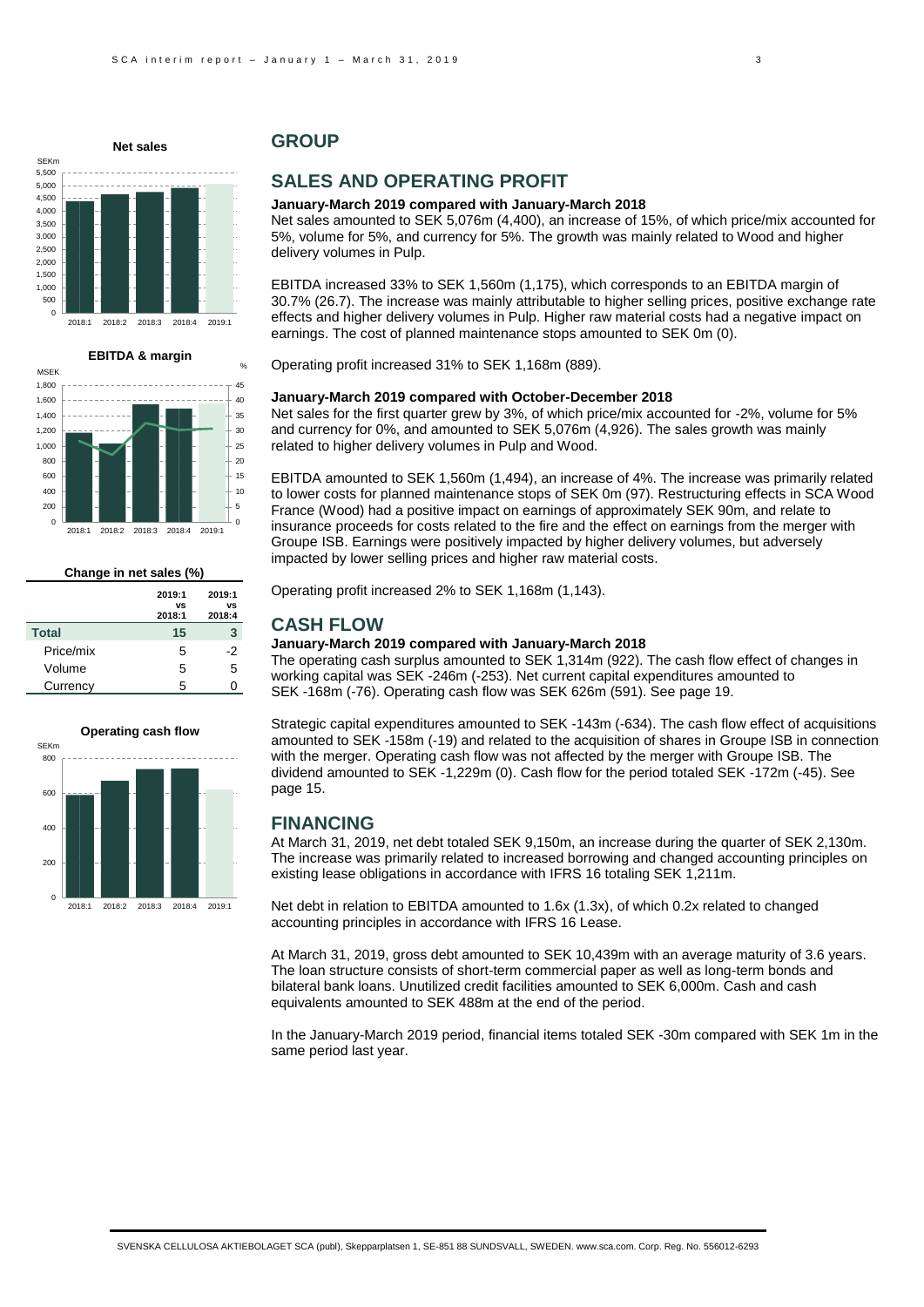#### **January-March 2019 compared with January-March 2018**

The tax expense amounted to SEK 230m (191), corresponding to an effective tax rate of 20.2% (21.5).

### **EQUITY**

### **January-March 2019**

Total consolidated equity decreased by SEK 438m during the period to SEK 38,624m at March 31, 2019. Equity increased due to comprehensive income for the period of SEK 791m, and decreased due to the dividend of SEK 1,229m. Other items impacted equity by SEK 0m.

## **CURRENCY EXPOSURE AND CURRENCY HEDGING**

Due to a high level of exports, SCA's operations are sensitive to currency fluctuations. About 85% of sales are priced in currencies other than SEK, primarily EUR, USD and GBP. Most purchasing is conducted in SEK, but some purchasing is carried out in foreign currencies.

At March 31, 2019, SCA had hedged about 70% of the expected net exposure from sales minus purchases in each currency respectively until the end of the third quarter of 2019, as well as approximately 50% for the fourth quarter of 2019 and 25% for the first quarter 2020, at the average EUR/SEK exchange rate of 10.36 and average USD/SEK exchange rate of 8.75. All balance sheet items in foreign currency are hedged, as well as major decided and contracted expenses in foreign currency for investments in fixed assets.

### **PLANNED MAINTENANCE STOPS**

No maintenance stops were carried out in the first quarter of 2019.

The estimated effect of maintenance stops on earnings in 2019, calculated as the total of the direct cost of the maintenance and the effect from lower fixed cost coverage from reduced production during the stops, is shown in the table below.

|             |         |                     | <b>Actual</b> |         |       |
|-------------|---------|---------------------|---------------|---------|-------|
| <b>SEKm</b> | Q1 2018 | Q <sub>2</sub> 2018 | Q3 2018       | Q4 2018 | Total |
| Pulp        |         | 236                 |               | 15      | 251   |
| Paper       |         | 34                  | 0             | 82      | 116   |
| Total       |         | 270                 | U             | 97      | 367   |

|             | Actual  |                     | <b>Forecast</b> |         |       |
|-------------|---------|---------------------|-----------------|---------|-------|
| <b>SEKm</b> | Q1 2019 | Q <sub>2</sub> 2019 | Q3 2019         | Q4 2019 | Total |
| Pulp        |         |                     | O               | 115     | 115   |
| Paper       |         | 55                  | O)              | 45      | 100   |
| Total       |         | 55                  | O               | 160     | 215   |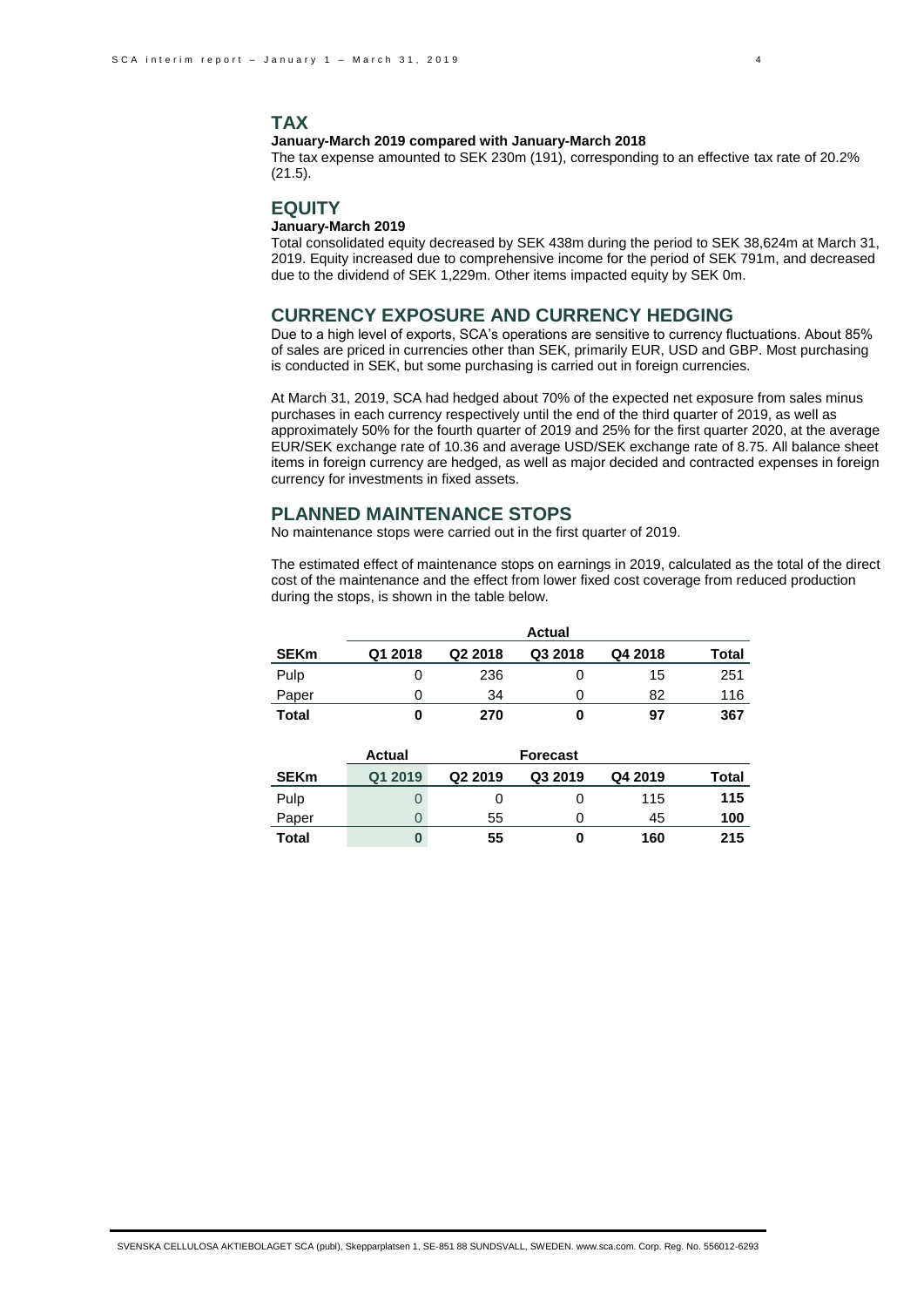### **INVESTMENTS**

#### **Investment in expanded pulp capacity at Östrand**

SCA has invested approximately SEK 8 billion in doubling production capacity at the Östrand pulp mill, an investment financed from operating cash flow. The expanded pulp mill began operating, as planned, in June 2018. Following the start-up curve, production is expected to gradually increase until the end of 2019. 2020 is therefore expected to be the first year with full production, corresponding to 900,000 tonnes. The Östrand mill also has a chemical thermomechanical pulp (CTMP) production capacity of 100,000 tonnes per year, which remains unchanged after the investment.

### **Merger of SCA Wood France and Groupe ISB**

SCA Wood France and the French company Innovation Solutions Bois, ISB, merged their operations in wood processing and the distribution of wood products in France. The merger will result in a leading supplier of wood products to the French building materials sector.

SCA's contribution to the merged company included SCA's wood operations in France and a cash consideration of EUR 15m. SCA's shareholding in the combined company amounts to 38.5%.

SCA will not consolidate the merged company, and therefore net sales for the Wood segment will decrease by approximately SEK 300m on an annual basis. The merger is only expected to have a minor impact on SCA's Group earnings going forward.

The combined company is France's largest supplier of wood products to the building materials market. The company has sales throughout France and products includes wood paneling, flooring, decking and construction timber. The combined company will have net sales of approximately SEK 2.7 billion.

## **RENEWABLE ENERGY**

SCA is now one of Europe's largest producers of forest-based bioenergy, with a total production of about 9 TWh per year. In Sweden, SCA has three pellets factories that have an annual production capacity of 300,000 tonnes.

SCA leases out forest land for wind power production. At the end of the first quarter 2019, 334 wind turbines were operating on SCA's land with a total annual production level of 2.7 TWh. Together with agreed but not yet completed projects, production on SCA's land is expected to increase to 6.7 TWh by 2021.

The expanded pulp mill in Östrand will produce 1.2 TWh of green electricity, which corresponds to approximately 1% of Sweden's total electricity consumption. The mill is self-sufficient in electricity and the surplus of 0.5 TWh is sold to the grid.

SCA also develops products for next-generation biofuels and green chemicals.

## **EVENTS AFTER THE QUARTER**

#### **SCA acquires 10,000 hectares of forest in Latvia**

After the end of the quarter, SCA acquired Latvian Forest Company's forest and land assets in Latvia totaling some 10,000 hectares. The purchase price was approximately EUR 26m (approximately SEK 270m) on a debt-free basis.

Latvian Forest Company owns and runs a number of forest holdings in Latvia. The assets comprise 7 600 hectares of productive forest land, 2 000 hectares of farmland and 800 hectares of other land. The standing timber volume amounts to approximately 1 million cubic meters.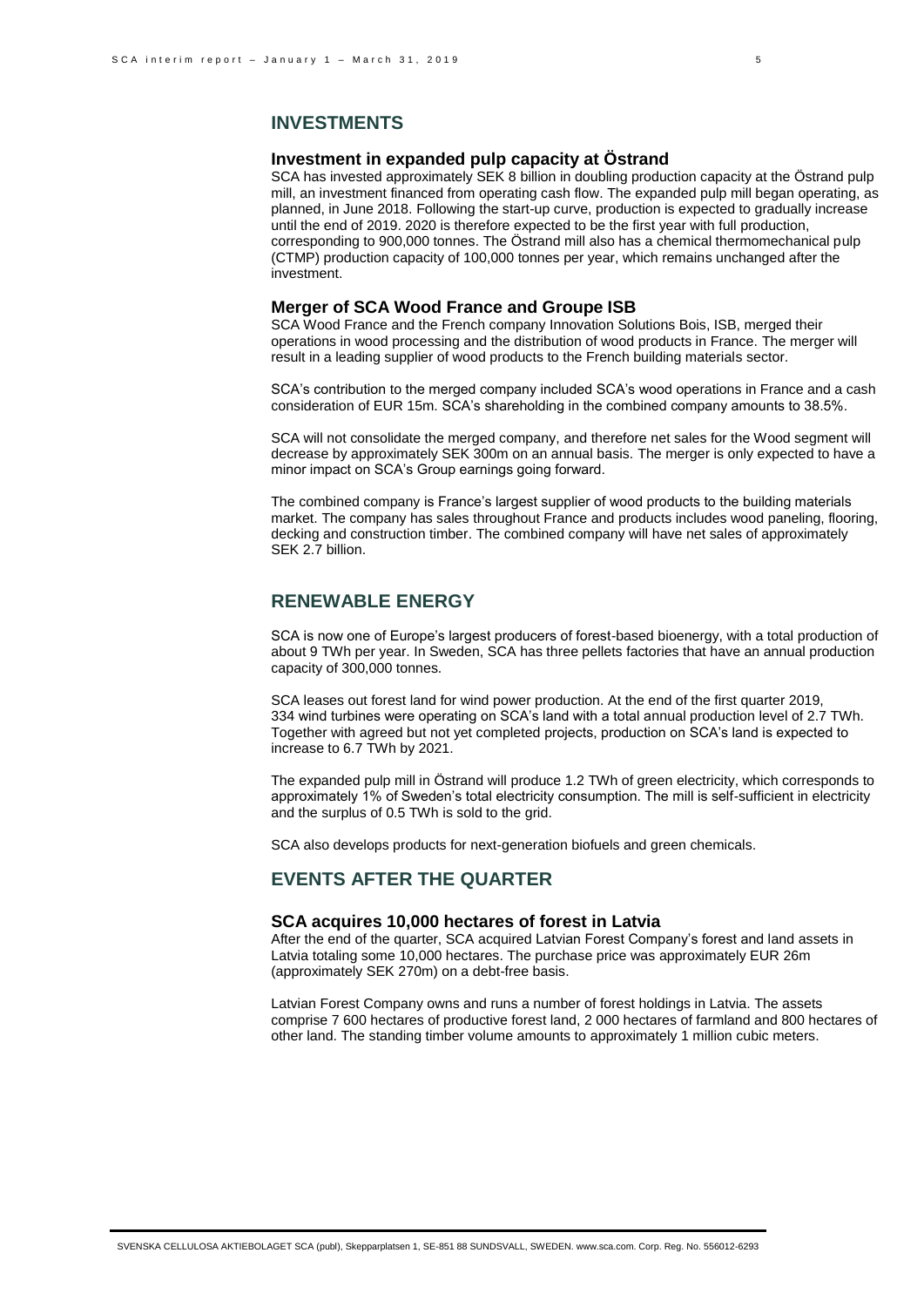

\* before elimination of intra-Group sales

**Share of EBITDA 1903\*\*** 



\*\* share calculated of total EBITDA excluding central items





### **FOREST**

SCA owns 2.6 million hectares of forest land in Northern Sweden, an area corresponding to 6% of Sweden's land area. SCA's unique forest holding is a growing resource that provides access to high-quality forest raw materials while absorbing a net of 8% of Sweden's fossil  $CO<sub>2</sub>$ emissions.

|                                               | Quarter |        |     |        |       |
|-----------------------------------------------|---------|--------|-----|--------|-------|
| <b>SEKm</b>                                   | 2019:1  | 2018:1 | %   | 2018:4 | %     |
| Net sales                                     | 1,651   | 1.298  | -27 | 1.540  | 7     |
| <b>EBITDA</b>                                 | 331     | 304    | 9   | 427    | -22   |
| Depreciation                                  | $-50$   | $-28$  | 79  | $-32$  | 56    |
| Operating profit                              | 281     | 276    | 2   | 395    | $-29$ |
| EBITDA margin, %                              | 20.0    | 23.4   |     | 27.7   |       |
| Operating margin, %                           | 17.0    | 21.3   |     | 25.6   |       |
| Return on capital employed, %                 | 4.1     | 4.1    |     | 5.7    |       |
| Harvesting of own forest, thousand $m3$ sub   | 745     | 695    | 7   | 1.280  | -42   |
| Revaluation of biological assets <sup>1</sup> | 232     | 226    | 3   | 164    | 41    |

Forest includes net sales from timber sourced from SCA's own forests, and from timber purchased from other forest owners, which is sold internally to SCA's forest industry operations. The pricing method is based on an average of Forest's externally sourced timber prices.

During the first three months of the year, the volume of timber harvested from SCA-owned forest was 745 thousand  $m<sup>3</sup>$  sub. The current planned rate of timber harvested in SCA-owned forest is approximately 4.3 million  $m<sup>3</sup>$  sub per year.

#### **January-March 2019 compared with January-March 2018**

Net sales increased 27% to SEK 1,651m (1,298). This increase was primarily attributable to higher selling prices and higher delivery volumes to the expanded pulp mill.

EBITDA improved 9% to SEK 331m (304). This increase was primarily attributable to higher prices and a slightly higher share of harvesting from SCA-owned forest. A higher share of imported wood related to increased delivery volumes had a negative impact on earnings.

EBITDA margin decreased to 20.0% (23.4). The decrease was related to an increase in externally sourced pulpwood to meet higher demand for delivery volumes to the expanded pulp mill. Externally sourced wood is sold to the industry at cost and thereby contributes to higher net sales, but not to increased profits, resulting in a lower margin.

#### **January-March 2019 compared with October-December 2018**

Net sales increased 7% to SEK 1,651m (1,540). This increase was primarily attributable to higher selling prices and higher delivery volumes to the expanded pulp mill.

EBITDA amounted to SEK 331m (427), a decrease of 22%. The decrease is primarily related to the seasonally lower share of harvesting from SCA-owned forest, which was partly offset by higher earnings from the revaluation of biological assets.

<sup>1</sup> The proportion of timber harvested from SCA-owned forest relative to deliveries from external suppliers varies between quarters. The expected annual change in value of the biological assets is distributed between the quarters in relation to seasonal variations in harvesting of SCA-owned forest. A higher share of harvesting from SCA-owned forest generally leads to a lower impact from the revaluation of biological assets.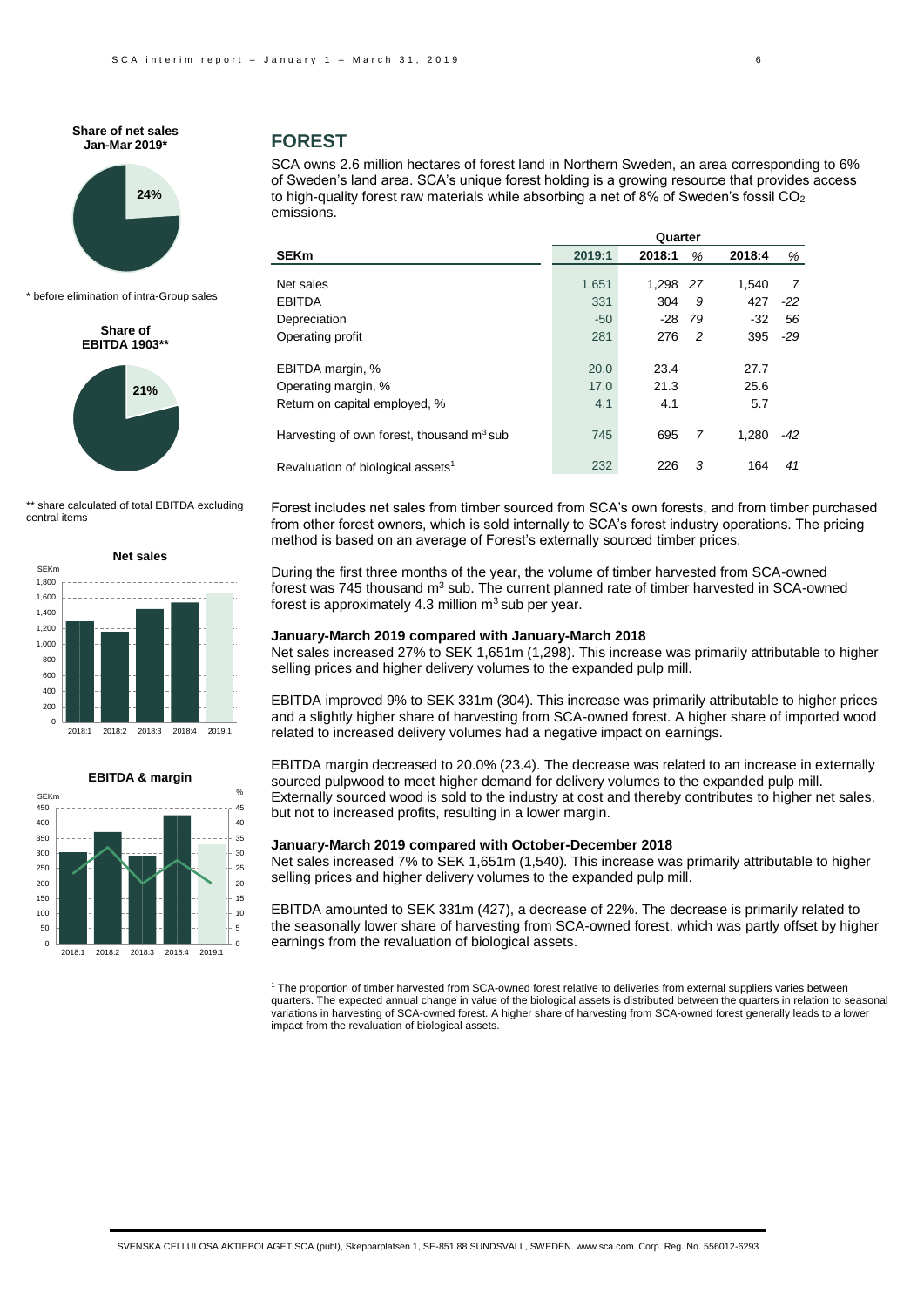

\*\* before elimination of intra-Group sales

#### **Share of EBITDA 1903\*\***



\*\* share calculated of total EBITDA excluding central items





## **WOOD**

SCA is one of Europe's leading suppliers of wood-based products for the wood industry and building materials trade, with an annual production capacity of  $2.2 \text{ m}^3$  of solid-wood products. SCA has five cost-efficient sawmills located close to its forest holdings in Northern Sweden, as well as wood processing and distribution to the building materials trade in Scandinavia, the UK and France.

| SEKm                                     | 2019:1 | 2018:1   | %    | 2018:4   | %  |  |
|------------------------------------------|--------|----------|------|----------|----|--|
|                                          |        |          |      |          |    |  |
| Net sales                                | 1,678  | 1,503    | -12  | 1,558    | -8 |  |
| <b>EBITDA</b>                            | 297    | 172 73   |      | 226 31   |    |  |
| Depreciation                             | $-68$  | $-56$ 21 |      | $-56$ 21 |    |  |
| Operating profit                         | 230    | 116      | - 98 | 170 35   |    |  |
| EBITDA margin, %                         | 17.7   | 11.4     |      | 14.5     |    |  |
| Operating margin, %                      | 13.7   | 7.7      |      | 10.9     |    |  |
| Return on capital employed, %            | 28.3   | 15.8     |      | 21.3     |    |  |
| Deliveries, wood products, thousand $m3$ | 638    | 607      | 5    | 590      | 8  |  |
|                                          |        |          |      |          |    |  |

#### **January-March 2019 compared with January-March 2018**

Net sales increased 12% to SEK 1,678m (1,503). The increase was attributable to higher selling prices, higher delivery volumes and positive exchange rate effects.

EBITDA improved 73% to SEK 297m (172). Restructuring effects in SCA Wood France had a positive impact on earnings of approximately SEK 90m, and relate to insurance compensation for costs related to a fire and the impact on earnings from the merger with Groupe ISB. Higher selling prices, favorable exchange rate effects and higher delivery volumes had a positive impact on earnings, but higher raw material costs had an adverse impact.

### **January-March 2019 compared with October-December 2018**

Net sales increased 8% to SEK 1,678m (1,558). This increase was primarily attributable to higher delivery volumes, which was partly offset by lower selling prices.

EBITDA improved 31% to SEK 297m (226). Earnings were positively impacted by approximately SEK 90m from the restructuring effects in SCA Wood France. Lower selling prices had an adverse impact on earnings, which was partly offset by higher delivery volumes.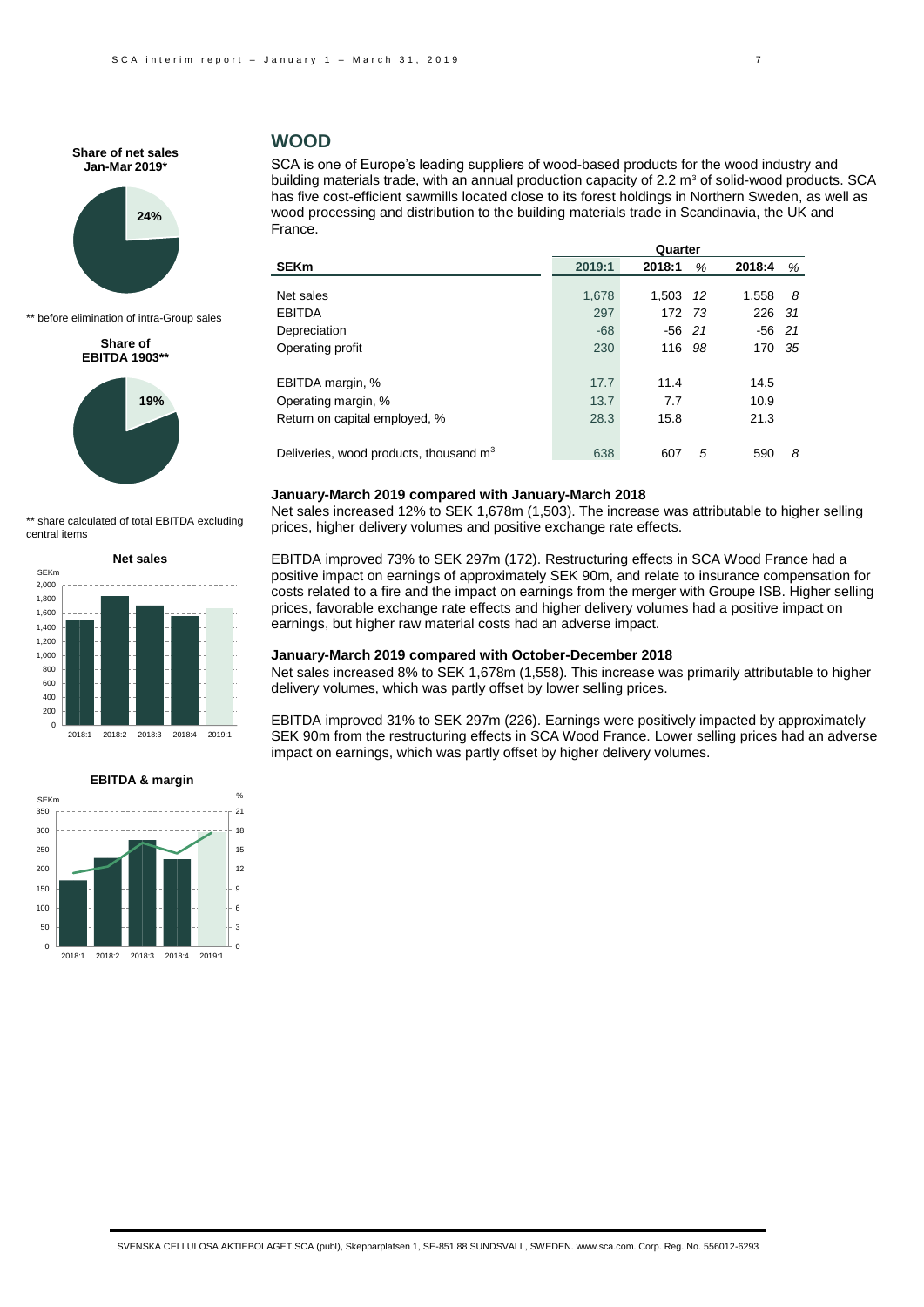

\* before elimination of intra-Group sales

**Share of EBITDA 1903\*\***



\*\* share calculated of total EBITDA excluding central items





### **PULP**

SCA produces market pulp at Östrand pulp mill. The expansion of the mill was completed in the summer of 2018. Östrand is now one of the largest and most cost-efficient production lines for softwood kraft pulp in the world. Together with thermomechanical pulp production, Östrand's annual capacity amounts to 1 million tonnes. SCA's pulp has high-strength properties, suitable for tissue and specialty paper.

| 2019:1 | 2018:1 | %   | 2018:4        | %     |
|--------|--------|-----|---------------|-------|
|        |        |     |               |       |
|        |        |     |               | 8     |
| 351    | 178    | 97  | 370           | -5    |
| $-129$ | -65    | 98  | $-121$        | 7     |
| 221    | 113    | 96  | 249           | $-11$ |
| 31.0   | 30.2   |     | 35.3          |       |
| 19.5   | 19.2   |     | 23.7          |       |
| 12.2   | 6.1    |     | 11.2          |       |
| 168    | 101    | 66  | 145           | 16    |
|        | 1.134  | 589 | Quarter<br>93 | 1.049 |

The expanded pulp mill was put into operation in June 2018 following an expansion stop in the second quarter of 2018. Production during the first quarter of 2019 was about 172,000 tonnes. Following the start-up curve, production is expected to gradually increase until the end of 2019.

#### **January-March 2019 compared with January-March 2018**

Net sales increased by 93% to SEK 1,134m (589). This increase was primarily attributable to higher delivery volumes due to the ramp up of the expanded pulp mill. Higher selling prices and positive exchange rate effects also had a positive impact on net sales.

EBITDA improved 97% to SEK 351m (178), which is mainly related to higher delivery volumes due to the ramp up of the expanded pulp mill. In addition, earnings were positively impacted by higher selling prices, positive exchange rate effects and a better energy balance in the expanded mill. Higher raw material costs had a negative impact on earnings. In 2018, EBITDA was impacted by project related costs. The cost of planned maintenance stops amounted to SEK 0m (0).

#### **January-March 2019 compared with October-December 2018**

Net sales increased 8% to SEK 1,134m (1,049). This increase was attributable to higher delivery volumes due to the continued ramp up, which was offset by lower selling prices.

EBITDA declined 5% to SEK 351m (370), which was mainly due to lower selling prices and higher raw material costs. Higher delivery volumes and a better energy balance had a positive impact on earnings. The cost of planned maintenance stops amounted to SEK 0m (15).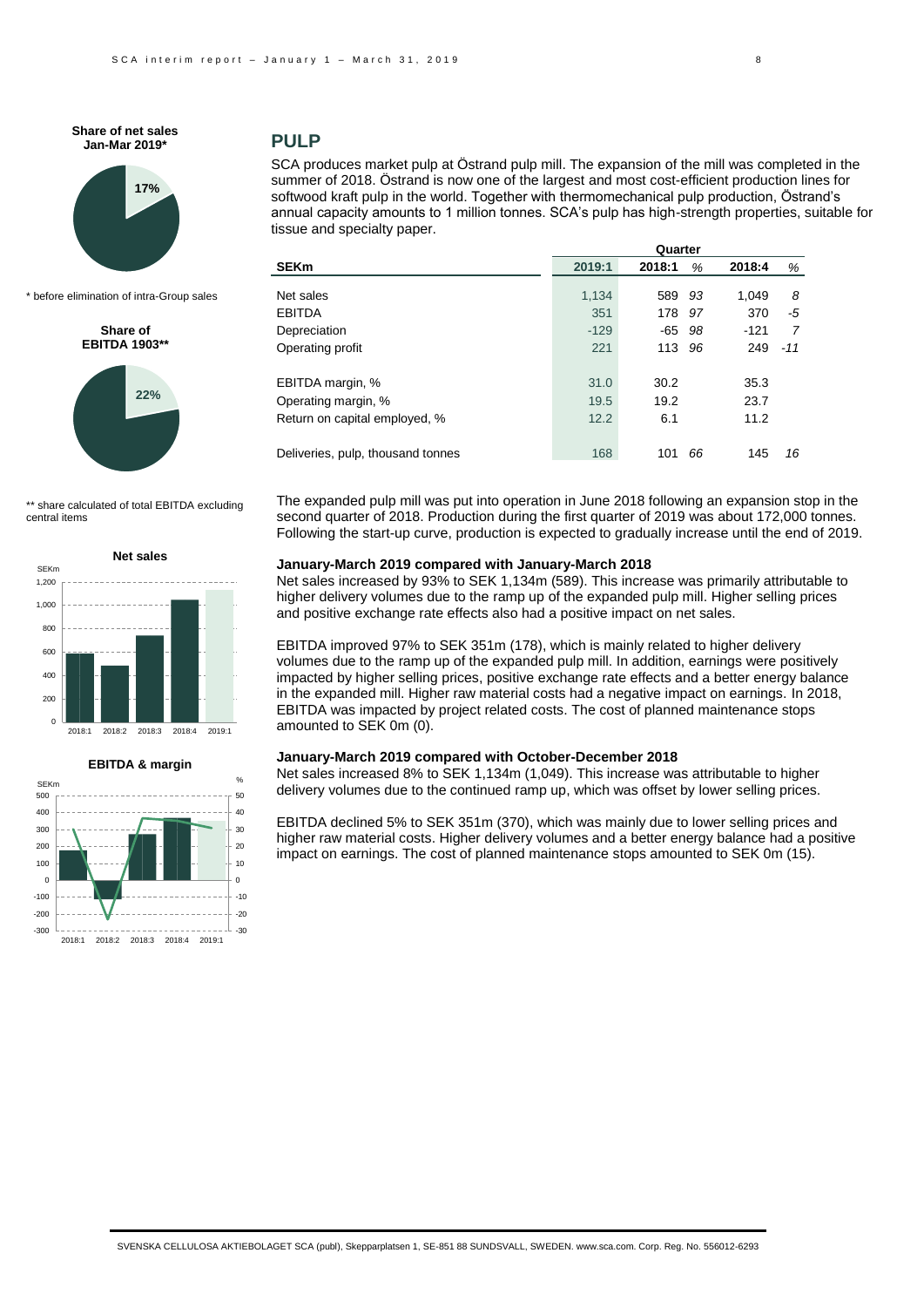

\* before elimination of intra-Group sales

**Share of EBITDA 1903\*\*** 



\*\* share calculated of total EBITDA excluding central items







## **PAPER**

SCA produces kraftliner – paper for corrugated transport packaging – and publication paper for magazines, catalogues and commercial print. SCA is Europe's largest independent producer of kraftliner, with a total capacity of 865,000 tonnes per year. Kraftliner is produced at the paper mills in Munksund, Piteå, and in Obbola, Umeå. Publication paper is produced at the Ortviken paper mill in Sundsvall, with a capacity of 775,000 tonnes per year.

|                                                | Quarter |        |     |        |      |
|------------------------------------------------|---------|--------|-----|--------|------|
| <b>SEKm</b>                                    | 2019:1  | 2018:1 | %   | 2018:4 | %    |
| Net sales                                      |         |        |     |        |      |
|                                                | 2,366   | 2,383  | -1  | 2.421  | $-2$ |
| <b>EBITDA</b>                                  | 616     | 586    | 5   | 536    | 15   |
| Depreciation                                   | $-137$  | -131   | 5   | $-136$ | 1    |
| Operating profit                               | 479     | 455    | 5   | 401    | 19   |
| EBITDA margin, %                               | 26.0    | 24.6   |     | 22.2   |      |
| Operating margin, %                            | 20.2    | 19.1   |     | 16.6   |      |
| Return on capital employed, %                  | 28.7    | 30.1   |     | 24.9   |      |
| Deliveries, kraftliner, thousand tonnes        | 193     | 207    | -7  | 197    | -2   |
| Deliveries, publication paper, thousand tonnes | 174     | 195    | -11 | 177    | -2   |

#### **January-March 2019 compared with January-March 2018**

Net sales decreased 1% to SEK 2,366m (2,383). Lower delivery volumes had an adverse impact on net sales, which was offset by positive exchange rate effects and higher selling prices for publication paper.

EBITDA improved 5% to SEK 616m (586). This increase was primarily attributable to higher selling prices for publication paper and positive exchange rate effects. Higher raw material costs and lower delivery volumes had an adverse impact on earnings. The cost of planned maintenance stops amounted to SEK 0m (0).

#### **January-March 2019 compared with October-December 2018**

Net sales decreased 2% to SEK 2,366m (2,421). The decrease was primarily attributable to lower deliveries volumes and lower selling prices for kraftliner. Higher selling prices for publication paper had a positive impact on net sales.

EBITDA improved 15% to SEK 616m (536). The increase was primarily related to lower costs for planned maintenance stops of SEK 0m (82). Higher selling prices for publication paper had a positive impact on earnings, which was offset by lower selling prices for kraftliner.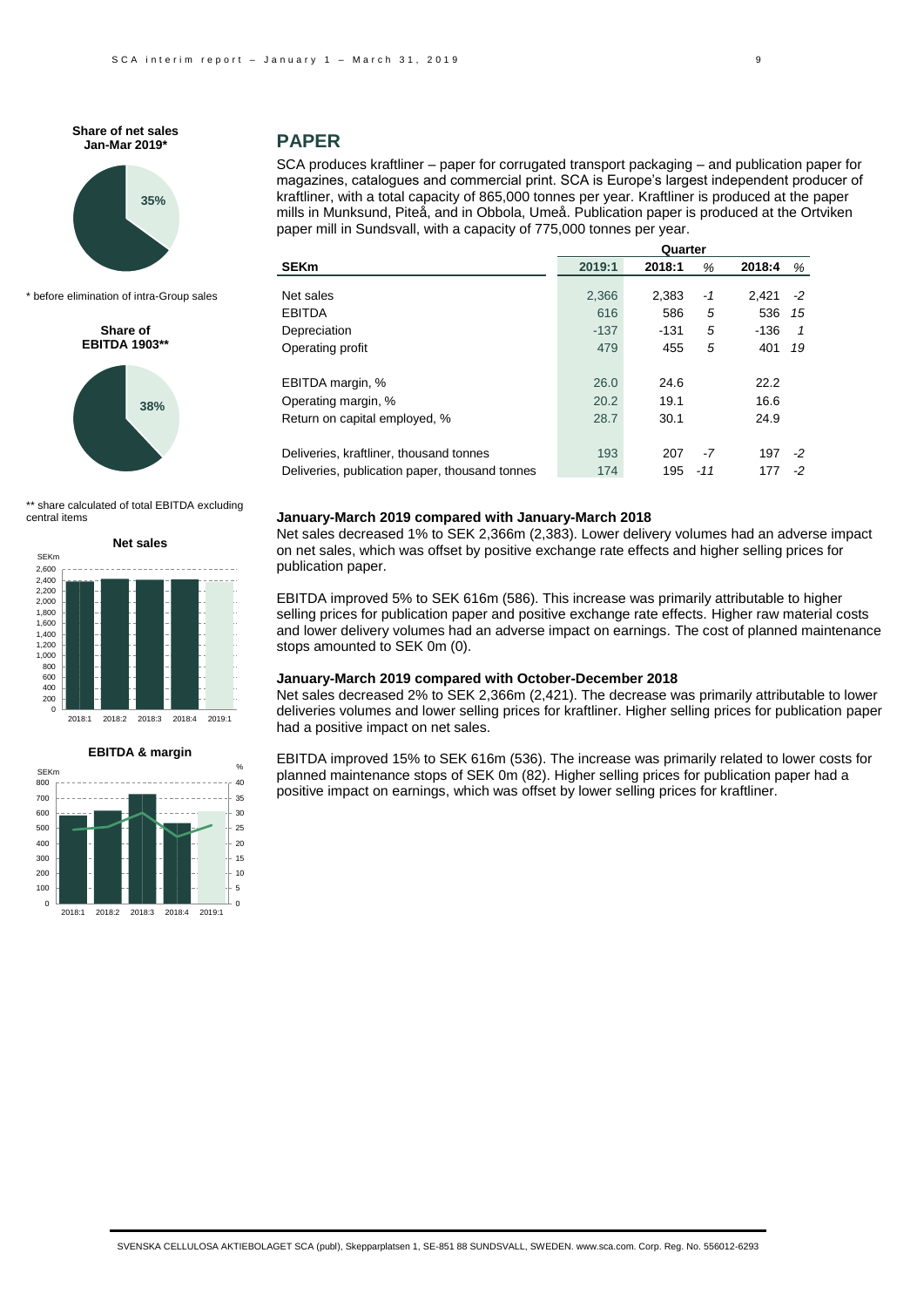## **SHARE DISTRIBUTION**

| March 31, 2019              | Class A    | <b>Class B</b> | Total       |
|-----------------------------|------------|----------------|-------------|
| Registered number of shares | 64.587.672 | 637.754.817    | 702,342,489 |

At the end of the period, the proportion of Class A shares was 9.2%. No change was made to Class A and Class B shares during the first quarter. The total number of votes in the company amounts to 1,283,631,537.

### **FUTURE REPORTS**

- Financial statements for the second quarter will be published on July 26, 2019
- Financial statements for the third quarter will be published on October 30, 2019
- The year-end report will be published on January 30, 2020

## **INVITATION TO PRESS CONFERENCE ON INTERIM REPORT FOR THE FIRST QUARTER OF 2019**

Members of the media and analysts are hereby invited to attend a press conference where this interim report will be presented by the President and CEO, Ulf Larsson, and CFO, Toby Lawton.

Time: April 26, 2019 at 10:00 a.m.

Venue: Kreugersalen, Tändstickspalatset, Västra Trädgårdsgatan 15 in Stockholm, Sweden.

The press conference will be webcast live a[t www.sca.com.](http://www.sca.com/) It is also possible to participate by telephone by calling:

| Sweden: | +46 (0)8 5069 2180   |
|---------|----------------------|
| UK:     | +44 (0) 2071 928 000 |
| USA:    | +1 631 510 7495      |

Specify "SCA" or the conference ID. 8184739.

Sundsvall, April 26, 2019

SVENSKA CELLULOSA AKTIEBOLAGET SCA (publ)

Ulf Larsson President and CEO

#### **For further information, please contact**

Toby Lawton, CFO, +46 (0)60 19 31 09 Björn Lyngfelt, Vice President, Communications, +46 (0)60 19 34 98 Andreas Ewertz, Investor Relations Director, +46 (0)60 19 31 97

#### **Please note**:

This is information that SCA is obliged to make public pursuant to the EU Market Abuse Regulation and the Securities Markets Act. This report has been prepared in both Swedish and English versions. In case of variations in the content between the two versions, the Swedish version shall govern. The information was submitted for publication, through the agency of the contact person set out below, on April 26, 2019 at 08:00 a.m. CEST. The report has not been reviewed by the company's auditors.

Björn Lyngfelt, Vice President, Communications, +46 (0)60 19 34 98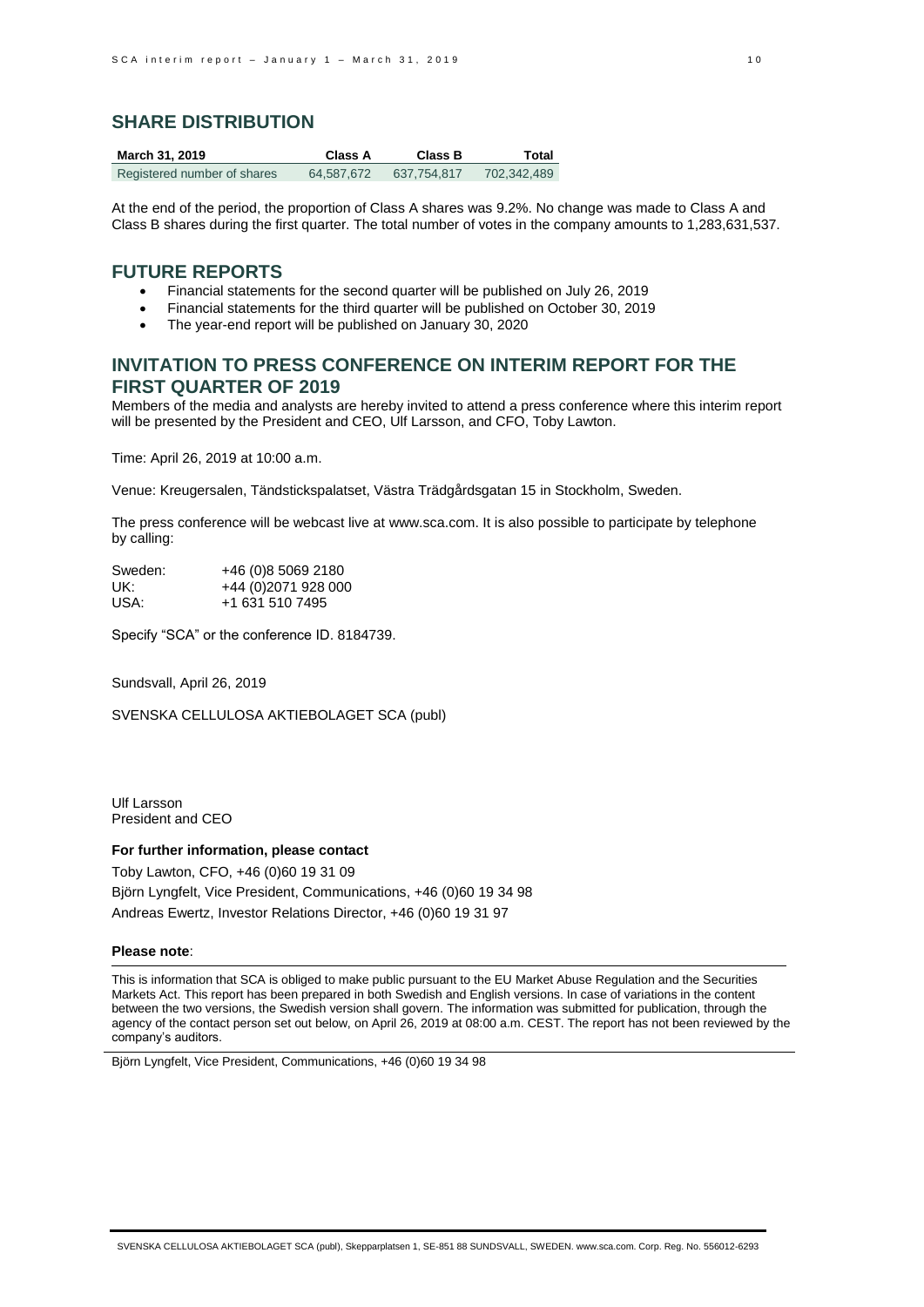# **CONSOLIDATED STATEMENT OF PROFIT OR LOSS**

|                                                      | Quarter  |          |                |          |                |
|------------------------------------------------------|----------|----------|----------------|----------|----------------|
| <b>SEKm</b>                                          | 2019:1   | 2018:1   | %              | 2018:4   | %              |
| Net sales                                            | 5,076    | 4,400    | 15             | 4,926    | 3              |
| Other income                                         | 570      | 542      | 5              | 594      | $-4$           |
| Change in inventories                                | 196      | 52       |                | 236      |                |
| Change in value in biological assets                 | 232      | 226      | 3              | 164      | 41             |
| Raw materials and consumables                        | $-2,025$ | $-1,654$ | 22             | $-1,721$ | 18             |
| Personnel costs                                      | $-767$   | $-732$   | 5              | $-827$   | $-7$           |
| Other external costs                                 | $-1,723$ | $-1,660$ | $\overline{4}$ | $-1,877$ | -8             |
| Share of profits of associates                       | 1        | 1        |                | 0        |                |
| <b>EBITDA</b>                                        | 1,560    | 1,175    | 33             | 1,494    | 4              |
| Depreciation                                         | $-392$   | $-286$   | 37             | $-351$   | 12             |
| <b>Operating profit</b>                              | 1,168    | 889      | 31             | 1,143    | $\overline{2}$ |
| <b>Financial items</b>                               | $-30$    | 1        |                | $-18$    |                |
| Profit before tax                                    | 1,138    | 890      | 28             | 1,125    | $\mathbf{1}$   |
| Tax                                                  | $-230$   | $-191$   |                | $-265$   |                |
| Net Profit for the period from continuing operations | 908      | 699      | 30             | 860      | 6              |
| Earnings per share SEK                               | 1.29     | 1.00     |                | 1.22     |                |
|                                                      |          |          |                |          |                |
| Earnings attributable to:                            |          |          |                |          |                |
| Owners of the parent                                 | 908      | 699      |                | 860      |                |
|                                                      |          |          |                |          |                |
| Average no. of shares, millions                      | 702.3    | 702.3    |                | 702.3    |                |
|                                                      |          |          |                |          |                |
| Margins (%)                                          |          |          |                |          |                |
| <b>EBITDA</b> margin                                 | 30.7     | 26.7     |                | 30.3     |                |
| Operating margin                                     | 23.0     | 20.2     |                | 23.2     |                |
| Net margin                                           | 17.9     | 15.9     |                | 17.5     |                |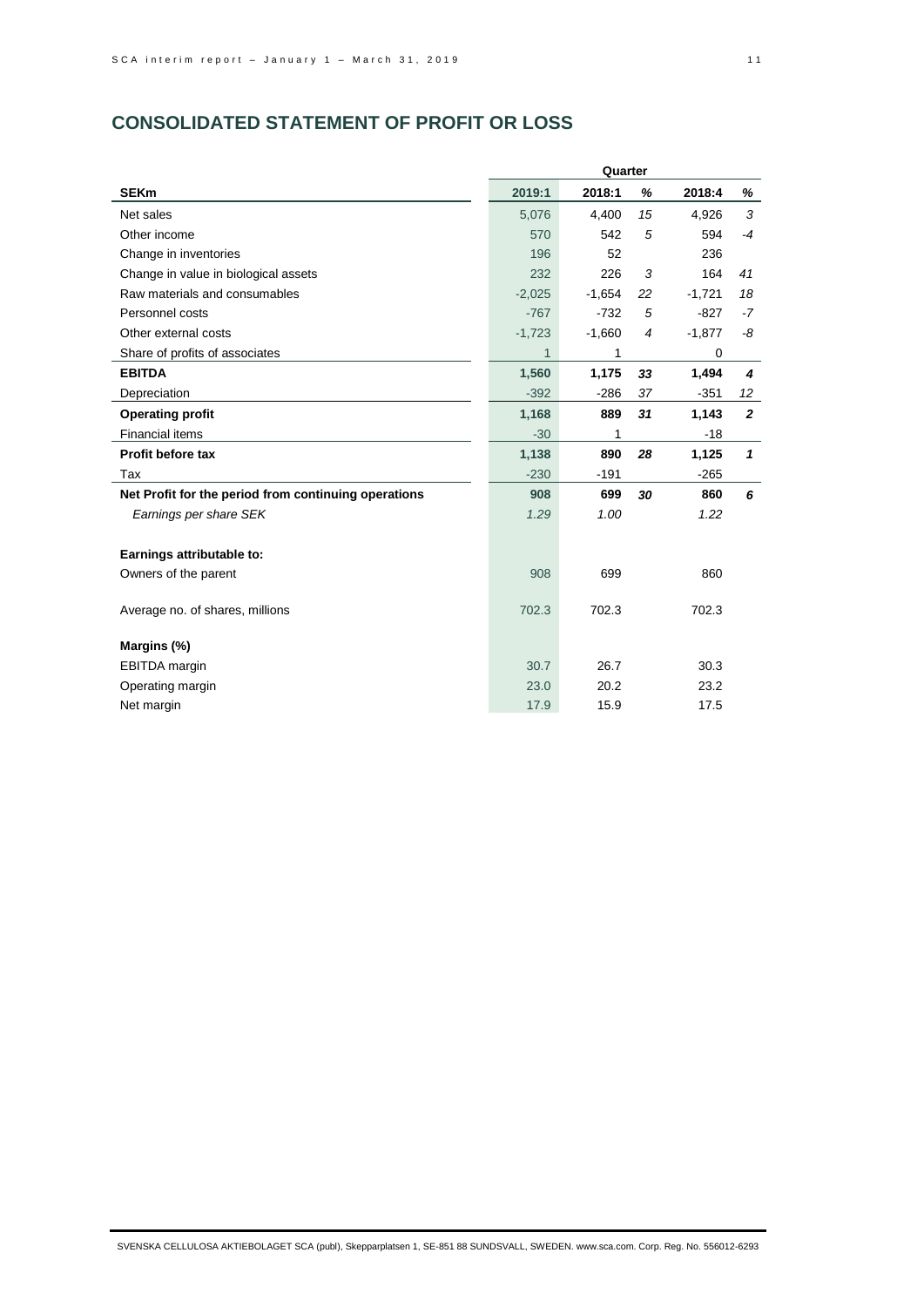# **CONSOLIDATED STATEMENT OF COMPRHENSIVE INCOME**

|                                                                                     | Quarter |        |          |
|-------------------------------------------------------------------------------------|---------|--------|----------|
| <b>SEKm</b>                                                                         | 2019:1  | 2018:1 | 2018:4   |
| Profit for the period, continuing operations                                        | 908     | 699    | 860      |
|                                                                                     |         |        |          |
| Other comprehensive income for the period:                                          |         |        |          |
| Items that may not be reclassified to the income statement                          |         |        |          |
| Transitional effect on the introduction of new accounting standards                 |         |        | -3       |
| Result from Equity investments recognized at fair value                             |         |        | $-1$     |
| Revaluation of defined benefit pension plans                                        | 35      | $-159$ | $-367$   |
| Income tax attributable to components of other comprehensive income                 | $-4$    | 35     | 75       |
| <b>Total</b>                                                                        | 31      | $-124$ | $-296$   |
| Items that have been or may be reclassified subsequently to the<br>income statement |         |        |          |
| Available-for-sale financial assets                                                 |         | $-2$   |          |
| Cash flow hedges                                                                    | $-204$  | $-97$  | 135      |
| Translation differences in foreign operations                                       | 14      | 46     | $\Omega$ |
| Income tax attributable to components of other comprehensive income                 | 42      | 22     | $-35$    |
| <b>Total</b>                                                                        | $-148$  | $-29$  | 100      |
| Other comprehensive income for the period, net of tax                               | $-117$  | $-153$ | -196     |
| Total comprehensive income for the period                                           | 791     | 546    | 664      |
| Total comprehensive income attributable to:                                         |         |        |          |
| Owners of the parent                                                                | 791     | 546    | 666      |
| Non-controlling interests                                                           |         |        | -2       |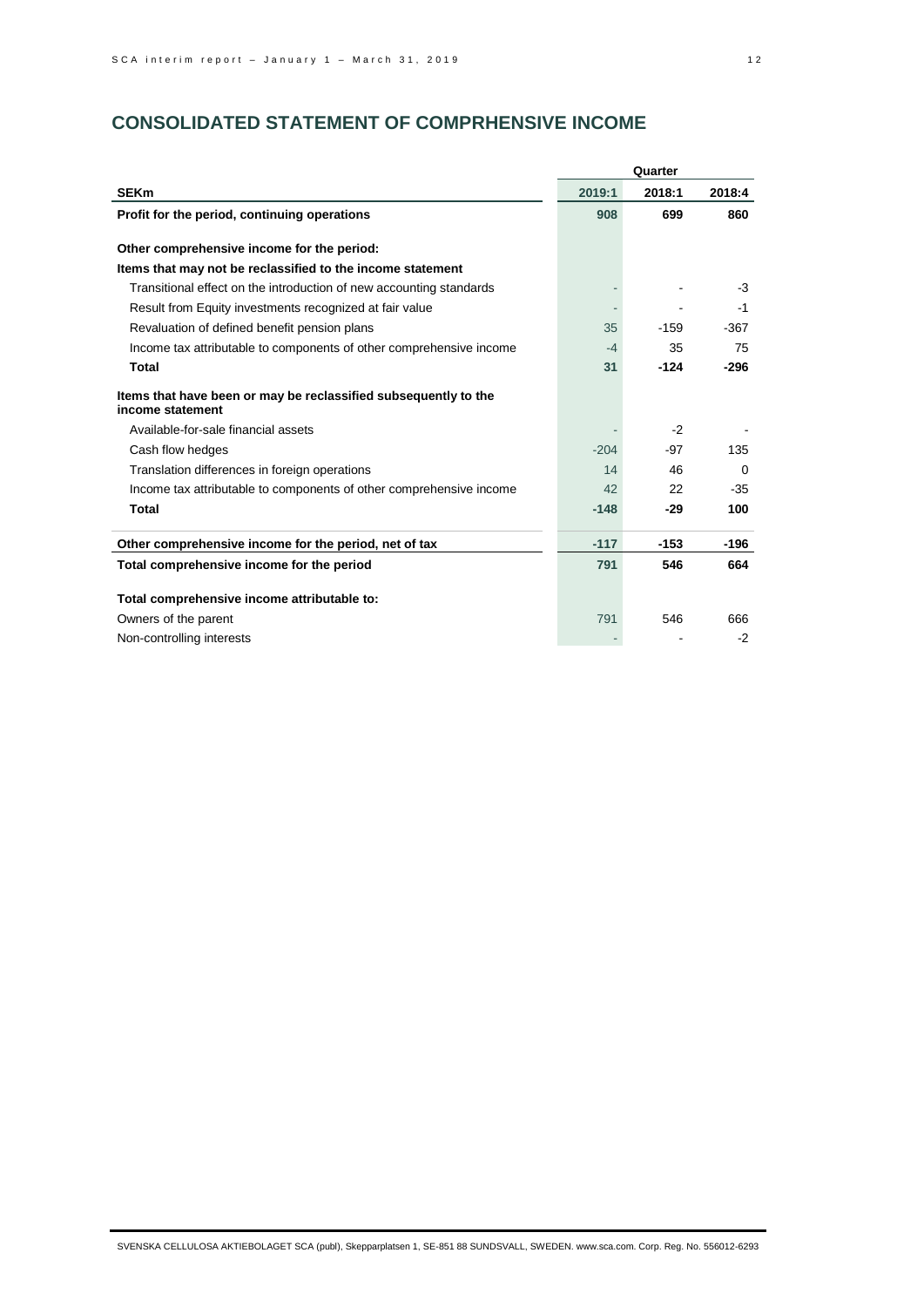# **CONDENSED CONSOLIDATED BALANCE SHEET**

| <b>SEKm</b>                                | Mar 31, 2019 | Dec 31, 2018 |
|--------------------------------------------|--------------|--------------|
| <b>ASSETS</b>                              |              |              |
| <b>Non-current assets</b>                  |              |              |
| Goodwill and other intangible assets       | 221          | 128          |
| Buildings, land, machinery and equipment   | 18,551       | 18,713       |
| <b>Biological assets</b>                   | 32,298       | 32,065       |
| Right-of-use assets                        | 1,206        |              |
| Other non-current assets                   | 1,215        | 788          |
| <b>Total non-current assets</b>            | 53,491       | 51,694       |
| <b>Current assets</b>                      |              |              |
| Inventories                                | 4,872        | 4,499        |
| Trade receivables                          | 3,001        | 2,629        |
| Other current receivables                  | 952          | 1,079        |
| Cash and cash equivalents                  | 488          | 648          |
| <b>Total current assets</b>                | 9,313        | 8,855        |
| <b>Total assets</b>                        | 62,804       | 60,549       |
|                                            |              |              |
| <b>EQUITY AND LIABILITIES</b>              |              |              |
| <b>Equity</b>                              |              |              |
| <b>Owners of the Parent</b>                |              |              |
| Share capital                              | 2,350        | 2,350        |
| Share premium                              | 6,830        | 6,830        |
| Reserves                                   | $-261$       | $-113$       |
| Retained earnings                          | 29,705       | 29,995       |
| <b>Total equity</b>                        | 38,624       | 39,062       |
| <b>Non-current liabilities</b>             |              |              |
| Non-current financial liabilities          | 6,255        | 5,263        |
| Provisions for pensions                    | 612          | 528          |
| Deferred tax liabilities                   | 8,399        | 8,269        |
| Other non-current liabilities & provisions | 107          | 115          |
| <b>Total non-current liabilities</b>       | 15,373       | 14,175       |
| <b>Current liabilities</b>                 |              |              |
| <b>Current financial liabilities</b>       |              |              |
|                                            | 3,572        | 2,562        |
| Trade payables                             | 3,534        | 3,368        |
| Other current liabilities                  | 1,701        | 1,382        |
| <b>Total current liabilities</b>           | 8,807        | 7,312        |
| <b>Total liabilities</b>                   | 24,180       | 21,487       |
| <b>Total liabilities and equity</b>        | 62,804       | 60,549       |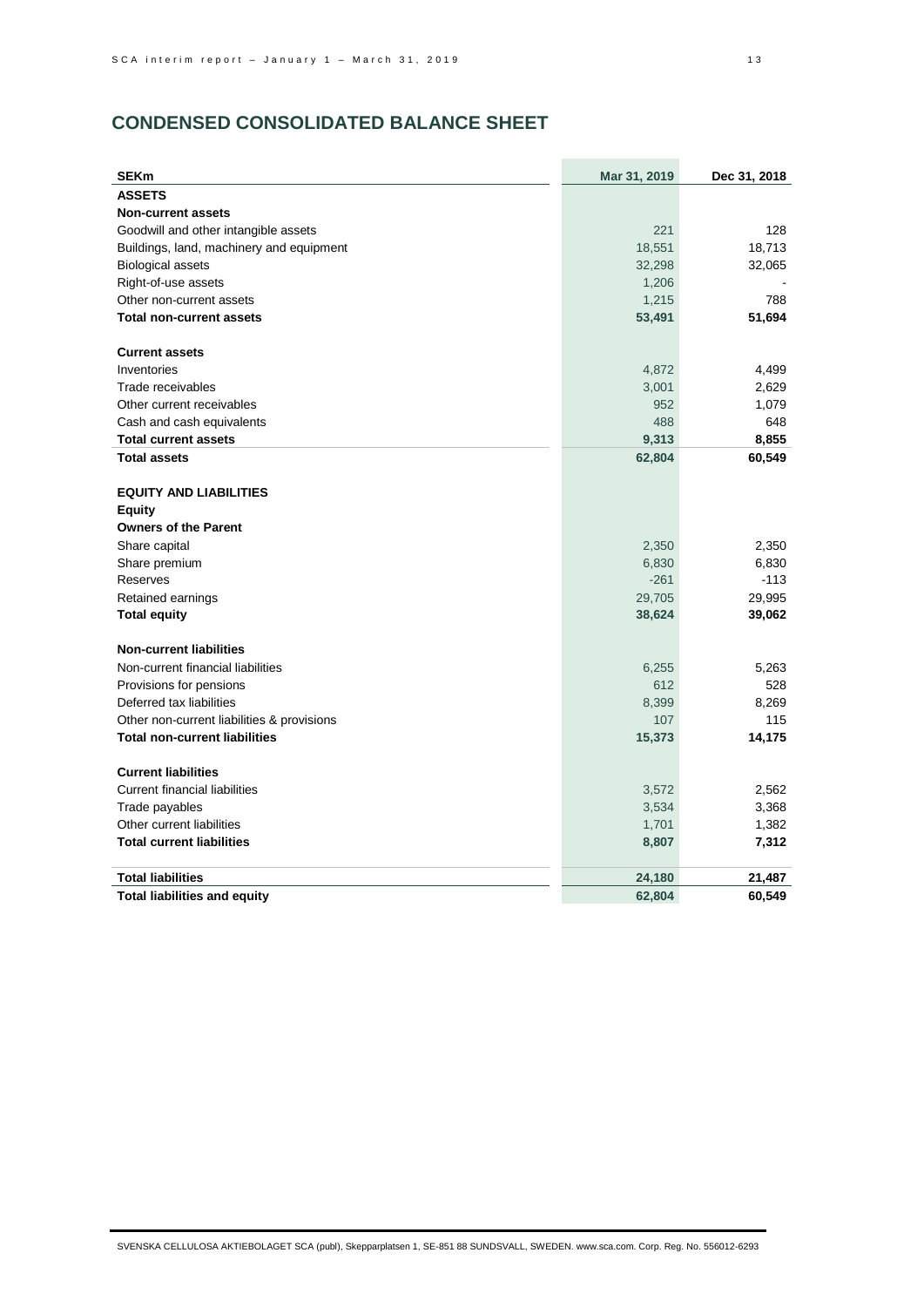# **CONSOLIDATED STATEMENT OF CHANGES IN EQUITY**

|                                                                    | Jan-Mar  | Full year |
|--------------------------------------------------------------------|----------|-----------|
| <b>SEKm</b>                                                        | 2019     | 2018      |
| Attributable to owners of the parent                               |          |           |
| Opening balance, January 1st                                       | 39,062   | 36,751    |
| Total comprehensive income for the period                          | 791      | 3,397     |
| Cash flow hedge transferred at cost of hedged investments          | $\Omega$ | -34       |
| Tax on cash flow hedge transferred at cost of hedged investments   | $\Omega$ | 7         |
| Cash dividend                                                      | $-1,229$ | $-1,054$  |
| Remeasurement effect upon acquisition of non-controlling interests | $\Omega$ | -5        |
| <b>Closing balance</b>                                             | 38,624   | 39,062    |
| Non-controlling interests                                          |          |           |
| Opening balance, January 1st                                       |          | 2         |
| Total comprehensive income for the period                          |          | $-2$      |
| <b>Closing balance</b>                                             |          |           |
| Total equity, closing balance                                      | 38,624   | 39,062    |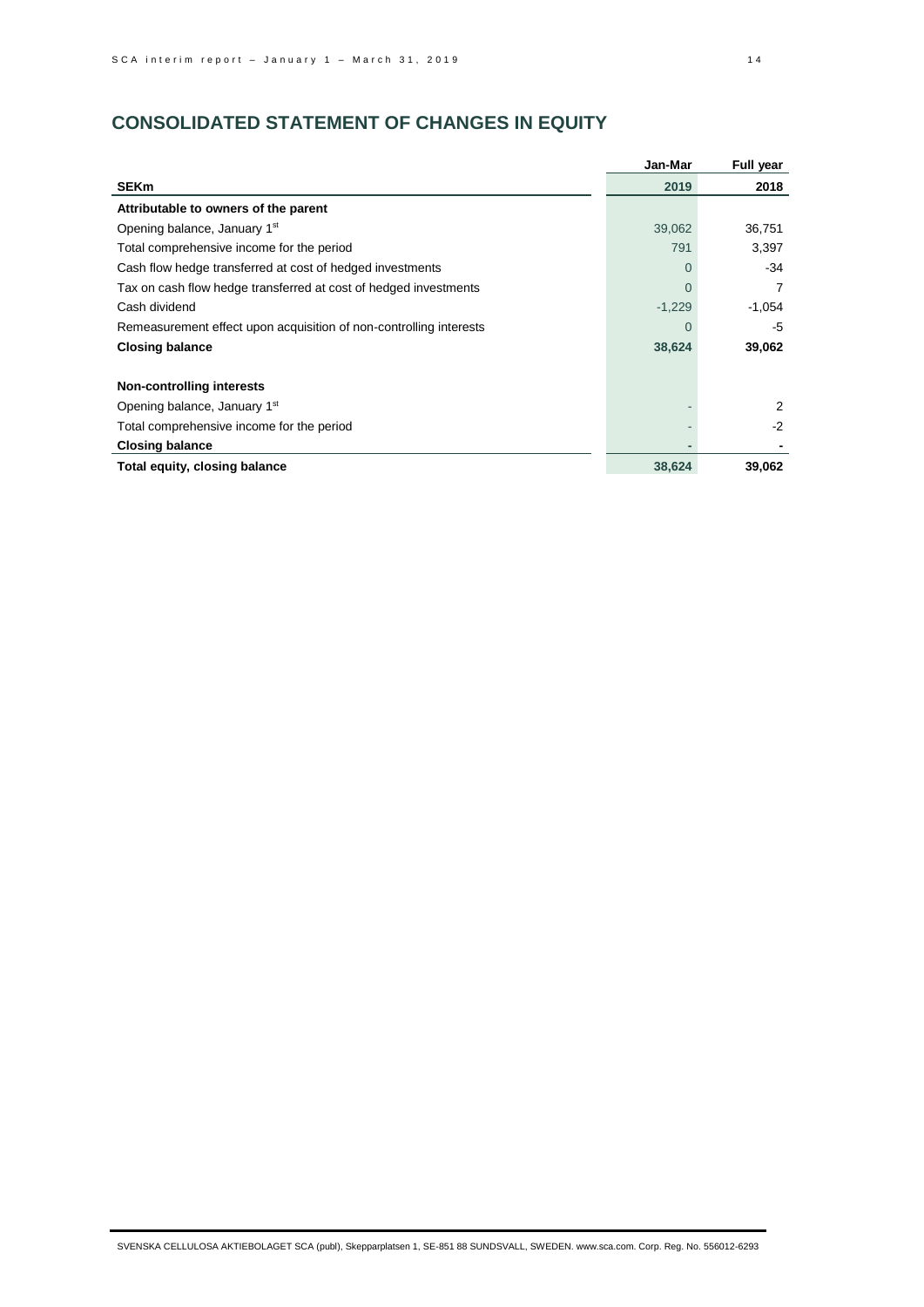# **CONSOLIDATED CASH FLOW STATEMENT**

|                                                                                       | Jan-Mar            |                 |
|---------------------------------------------------------------------------------------|--------------------|-----------------|
| <b>SEKm</b>                                                                           | 2019               | 2018            |
| <b>Operating activities</b>                                                           |                    |                 |
| Profit before tax                                                                     | 1,138              | 890             |
| Adjustment for non-cash items 1                                                       | $-21$              | -65             |
| Paid tax                                                                              | $-5$               | -6              |
| Cash flow from operating activities before changes in working capital                 | 1,112              | 819             |
| Cash flow from changes in working capital                                             |                    |                 |
| Change in inventories                                                                 | $-466$             | -75             |
| Change in operating receivables                                                       | $-306$             | $-380$          |
| Change in operating liabilities                                                       | 420                | 289             |
| Cash flow from operating activities                                                   | 760                | 653             |
| <b>Investing activities</b>                                                           |                    |                 |
| Company acquisitions                                                                  | $-158$             | -19             |
| Current capital expenditures in intangible assets and property, plant and equipment   | $-142$             | -76             |
| Strategic capital expenditures in intangible assets and property, plant and equipment | $-143$             | $-634$          |
| Acquisition of financial assets                                                       | $-19$              |                 |
| Cash flow from investing activities                                                   | $-462$             | -729            |
| <b>Financing activities</b>                                                           |                    |                 |
| Loans raised                                                                          | 759                | 5.626           |
| Amortization of loans                                                                 |                    | $-5,596$        |
| Dividend                                                                              | $-1,229$           |                 |
| Cash flow from financing activities                                                   | $-470$             | 31              |
| Cash flow for the period                                                              | $-172$             | -45             |
| Cash and cash equivalents at the beginning of the period                              | 648                | 538             |
| Exchange differences in cash and cash equivalents                                     | 13                 | 13              |
| Cash and cash equivalents at the end of the period                                    | 489                | 505             |
| Cash flow from operating activities per share, SEK                                    | 1.08               | 0.93            |
| <sup>1</sup> Depreciation/amortization and impairment of non-current assets           | 392                | 286             |
| Change in value of biological assets                                                  | $-232$             | $-226$          |
| Gains/losses on asset sales and swaps of assets<br>Other                              | $\Omega$<br>$-181$ | $-25$<br>$-100$ |
| Total                                                                                 | $-21$              | -65             |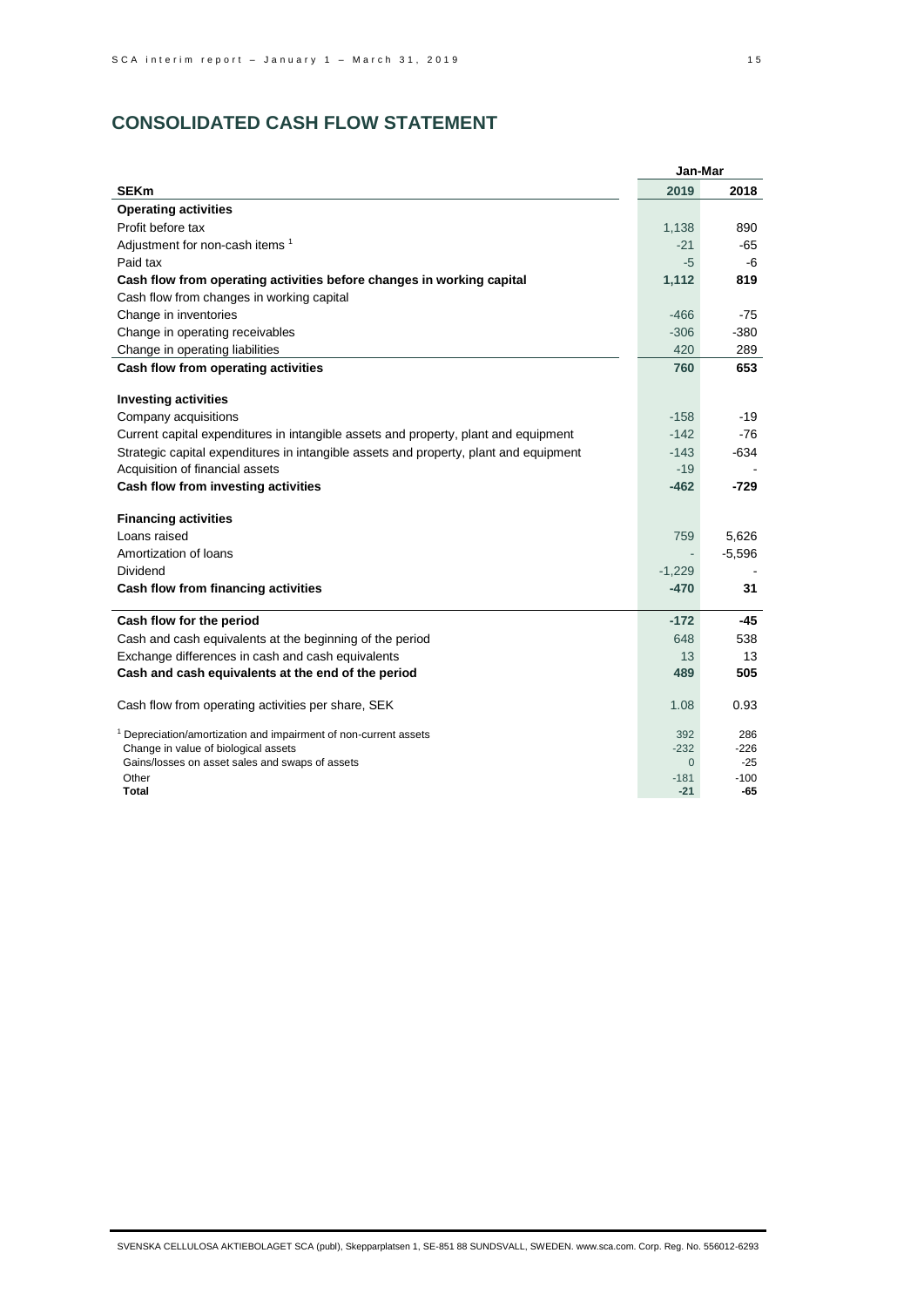# **INCOME STATEMENT PARENT COMPANY**

|                          | Jan-Mar |       |
|--------------------------|---------|-------|
| <b>SEKm</b>              | 2019    | 2018  |
| Other operating income   | 64      | 62    |
| Other operating expenses | $-44$   | $-42$ |
| Personnel costs          | $-23$   | $-30$ |
| <b>EBITDA</b>            | $-3$    | $-10$ |
| Depreciation             | $-22$   | $-18$ |
| <b>Operating profit</b>  | $-25$   | $-28$ |
| <b>Financial items</b>   | 30      | 38    |
| Profit before tax        | 5       | 10    |
| Appropriations and tax   | 148     | 6     |
| Profit for the period    | 153     | 16    |

Other operating income was mainly related to remuneration for the granting of felling rights for the Parent Company's forest land.

# **BALANCE SHEET PARENT COMPANY**

| <b>SEKm</b>                              | Mar 31, 2019 | Dec 31, 2018 |
|------------------------------------------|--------------|--------------|
| Tangible non-current assets              | 8,477        | 8,489        |
| Financial non-current assets             | 4,814        | 4,838        |
| <b>Total non-current assets</b>          | 13,291       | 13,327       |
| <b>Current assets</b>                    | 16,518       | 17,699       |
| <b>Total assets</b>                      | 29,809       | 31,026       |
|                                          |              |              |
| Restricted equity                        | 11,373       | 11,373       |
| Non-restricted equity                    | 7,306        | 8,381        |
| <b>Total equity</b>                      | 18,679       | 19,754       |
| Provisions                               | 1,586        | 1,575        |
| Non-current liabilities                  | 5,218        | 5,255        |
| <b>Current liabilities</b>               | 4,326        | 4,442        |
| Total equity, provisions and liabilities | 29,809       | 31,026       |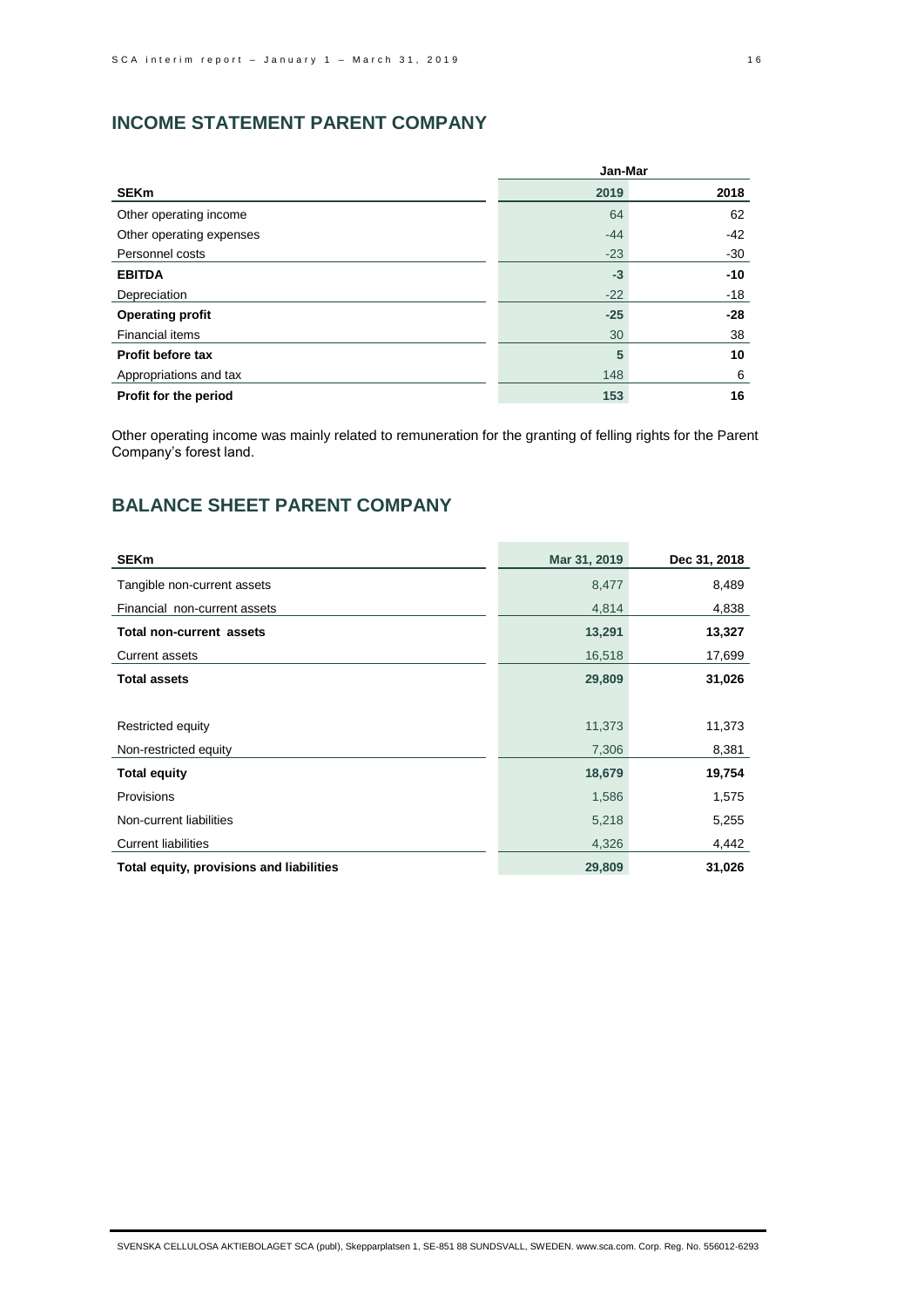# **NOTES**

## **1. ACCOUNTING PRINCIPLES**

This interim report has been prepared in accordance with IAS 34 and recommendation RFR 1 of the Swedish Financial Reporting Board, and with regards to the Parent Company, RFR 2. The accounting principles are described in detail in SCA's 2018 Annual Report.

IFRIC 23 Uncertainty over income tax treatments applies from January 1, 2019. This interpretation clarifies how the requirements on accounting and measurement in IAS 12 must be applied when there is uncertainty surrounding the treatment of income tax. The interpretation is to be applied either retrospectively or by applying the modified retrospective approach. SCA has elected to apply the modified retrospective approach, meaning comparative figures are not restated. Following an evaluation of the interpretation, SCA found that the interpretation does not entail any material impact on the Group's balance sheet.

IFRS 16 Leases applies from January 1, 2019 and replaces IAS 17 Leases and associated interpretations. On this date, SCA applied the modified retrospective approach, meaning that comparative figures were not restated.

The lease liability was measured at the present value of the outstanding lease payments and the right-of-use asset for all leases totaling an amount corresponding to the lease liability, adjusted for prepaid lease payments. The transition does not have any impact on equity. SCA has elected to utilize the available exemption for short-term leases and contracts for which the underlying asset has a low value. SCA has also chosen, on the first date of application, not to remeasure whether a contract is or contains a lease agreement.

On January 1, 2019, SCA recognized a lease liability of SEK 1,211m and a right-of-use asset of SEK 1,223m. The right-of-use asset includes prepaid leasing expenses of SEK 12m. The lease liability resulted in an increase of SEK 1,211m in net debt as of January 1, 2019. At the end of the quarter, the lease liability amounted to SEK 1,203m. Right-of-use assets are presented on the line item right-of-use assets in the Group's balance sheet and the lease liability is presented on the line items for non-current financial liabilities and current financial liabilities.

A summary of the opening lease liability is presented in the table below:

**Leasing debt according to IFRS 16**

| Leasing dept according to IFRS To                                    |       |
|----------------------------------------------------------------------|-------|
| <b>SEKm</b>                                                          |       |
| Operational leasing, future minimum lease payments December 31, 2018 | 1,629 |
| Used relief rules                                                    |       |
| short-term leases                                                    | -4    |
| contract where the underlying asset is of low value                  | -9    |
| Effect of present value calculation with incremental borrowing rate  | -405  |
| Opening lease liability January 1, 2019                              | 1,211 |

The average incremental borrowing rate on January 1, 2019 was 3.5%.

After the standard came into effect, the right-of-use assets are measured at cost after deduction for accumulated depreciation and any impairment. No impairment losses were recognized in the first quarter. The measurement of right-of-use assets also encompasses any remeasurment of the lease liability. The liability increases by the interest on the lease liability but is reduced in line with paid lease payments. The measurement of the liability is also to reflect any change in lease fees and a remeasurement is recognized as an adjustment of the right-of-use. No such events that give rise to a revaluation of the lease liability occurred in the first quarter. An estimate of the anticipated full-year effects in 2019 on the Group in total and by segment is presented in the table below:

| <b>SEKm</b>                                     | <b>EBITDA</b> | <b>Depreciations</b> | <b>EBIT</b> | <b>Interest</b> | <b>Result</b><br>before tax |
|-------------------------------------------------|---------------|----------------------|-------------|-----------------|-----------------------------|
| Forest                                          | 70            | $-70$                | 0           | $\blacksquare$  | $\overline{\phantom{0}}$    |
| Wood                                            | 50            | $-45$                | 5           | $\blacksquare$  | $\blacksquare$              |
| Pulp                                            | 25            | -20                  | 5           | -               | $\overline{\phantom{0}}$    |
| Paper                                           | 50            | -40                  | 10          | $\blacksquare$  |                             |
| Other                                           | 5             | -5                   |             | $\blacksquare$  | -                           |
| Estimated effect on consolidated profit or loss | 200           | $-180$               | 20          | -50             | -30                         |

A complete description of the transition to IFRS 16 was presented in SCA's 2018 Annual Report.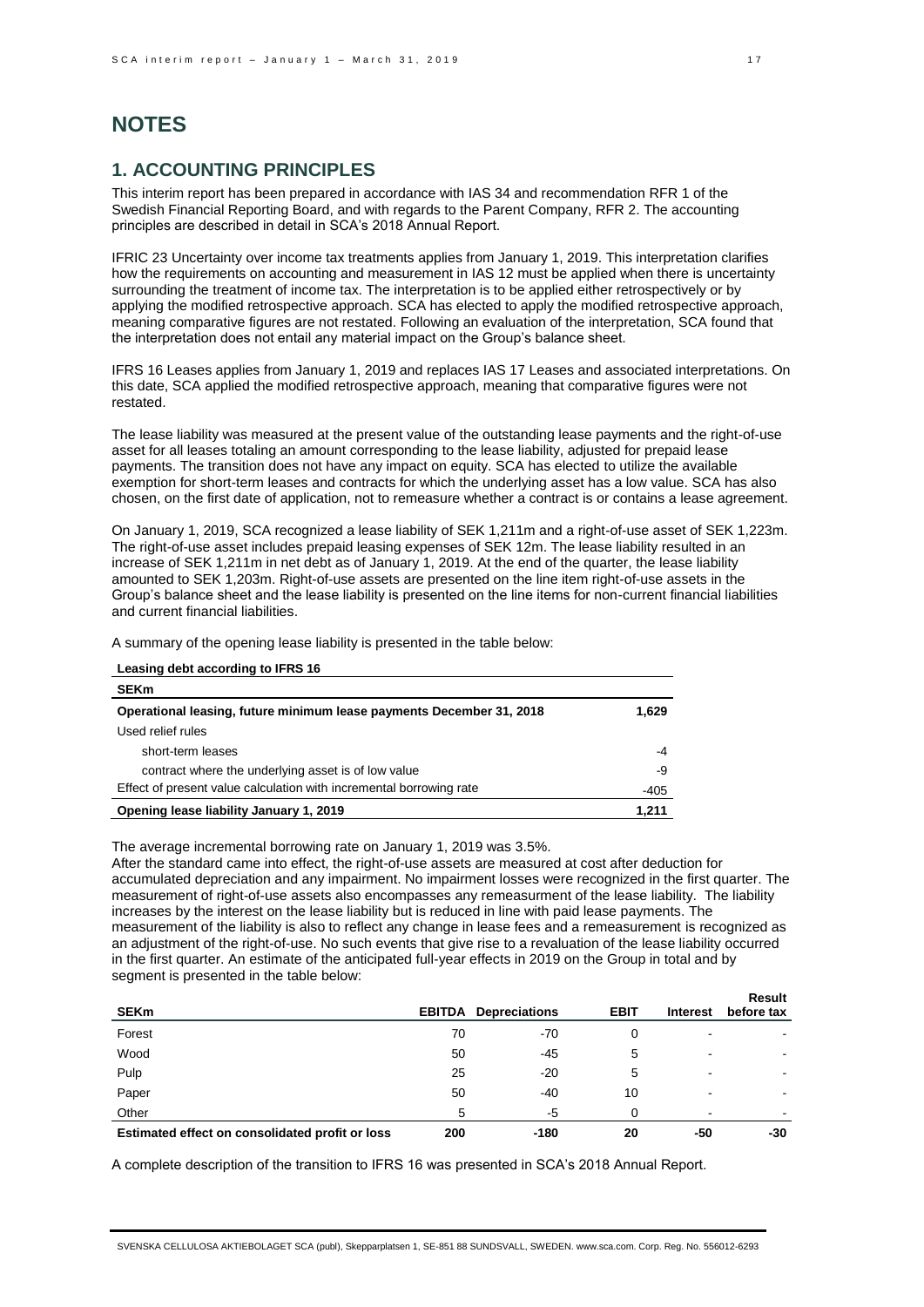# **2. REVENUE FROM CONTRACTS WITH CUSTOMERS**

|                       | Jan-Mar |       |  |  |
|-----------------------|---------|-------|--|--|
| <b>MSEK</b>           | 2019    | 2018  |  |  |
| Sweden                | 638     | 582   |  |  |
| EU excl. Sweden       | 3,152   | 2,869 |  |  |
| <b>Rest of Europe</b> | 306     | 223   |  |  |
| Rest of world         | 980     | 726   |  |  |
| <b>Total Group</b>    | 5,076   | 4.400 |  |  |

## **3. RISKS AND UNCERTAINTIES**

SCA's risk exposure and risk management are described on pages 51-54 of the 2018 Annual Report. No significant changes have taken place that have affected the reported risks.

## **4. RELATED PARTY TRANSACTIONS**

No transactions took place between SCA and related parties with any material impact on the company's financial position or results.

# **5. FINANCIAL INSTRUMENTS BY CATEGORY**

| <b>SEKm</b>                                                                   | Measure-<br>ment level | Mar 31, 2019   | Dec 31, 2018 |
|-------------------------------------------------------------------------------|------------------------|----------------|--------------|
|                                                                               |                        |                |              |
| Financial assets measured at fair value in the<br>income statement            |                        |                |              |
| Derivatives - Current financial assets                                        | 2                      | $\overline{4}$ | 9            |
| Derivatives - Other current receivables                                       | $\overline{2}$         | 15             | 33           |
| Total                                                                         |                        | 19             | 42           |
| Financial liabilities measured at fair value in the<br>income statement       |                        |                |              |
| Derivatives - Current financial liabilities                                   | 2                      | 1              |              |
| Derivatives - Other financial liabilities                                     | 2                      | 50             | 37           |
| Total                                                                         |                        | 51             | 37           |
| Financial assets measured at fair value through<br>other comprehensive income |                        |                |              |
| Equity instruments                                                            | 3                      | 19             | 19           |
| Total                                                                         |                        | 19             | 19           |
| Financial liabilities measured at amortized cost                              |                        |                |              |
| Non-current financial liabilities                                             |                        | 5,210          | 5,263        |
| <b>Current financial liabilities</b>                                          |                        | 3,410          | 2,562        |
| Total                                                                         |                        | 8,620          | 7,825        |
| Derivatives used for hedge accounting                                         |                        |                |              |
| Other non-current assets                                                      | 1.2                    | 34             | 74           |
| Other current receivables                                                     | 1.2                    | 135            | 259          |
| Total                                                                         |                        | 169            | 333          |
| Derivatives used for hedge accounting                                         |                        |                |              |
| Non-current financial liabilities                                             | 2                      | 4              |              |
| Other non-current financial liabilities                                       | 2                      | 4              | 2            |
| Other current financial liabilities                                           | $\overline{2}$         | 127            | 92           |
| Total                                                                         |                        | 135            | 94           |

The fair value of trade receivables, other current and non-current receivables, cash and cash equivalents, and the fair value of trade payables is estimated to be equal to their carrying amount. The total fair value of current and non-current financial liabilities was SEK 8,613m (7,813). The value of electricity derivatives is based on published prices in an active market. Other financial instruments are market to market, based on prevailing currency and interest rates on the balance sheet date. The fair value of debt instruments is determined using valuation models, such as discounting future cash flows at quoted market rates for the respective maturity.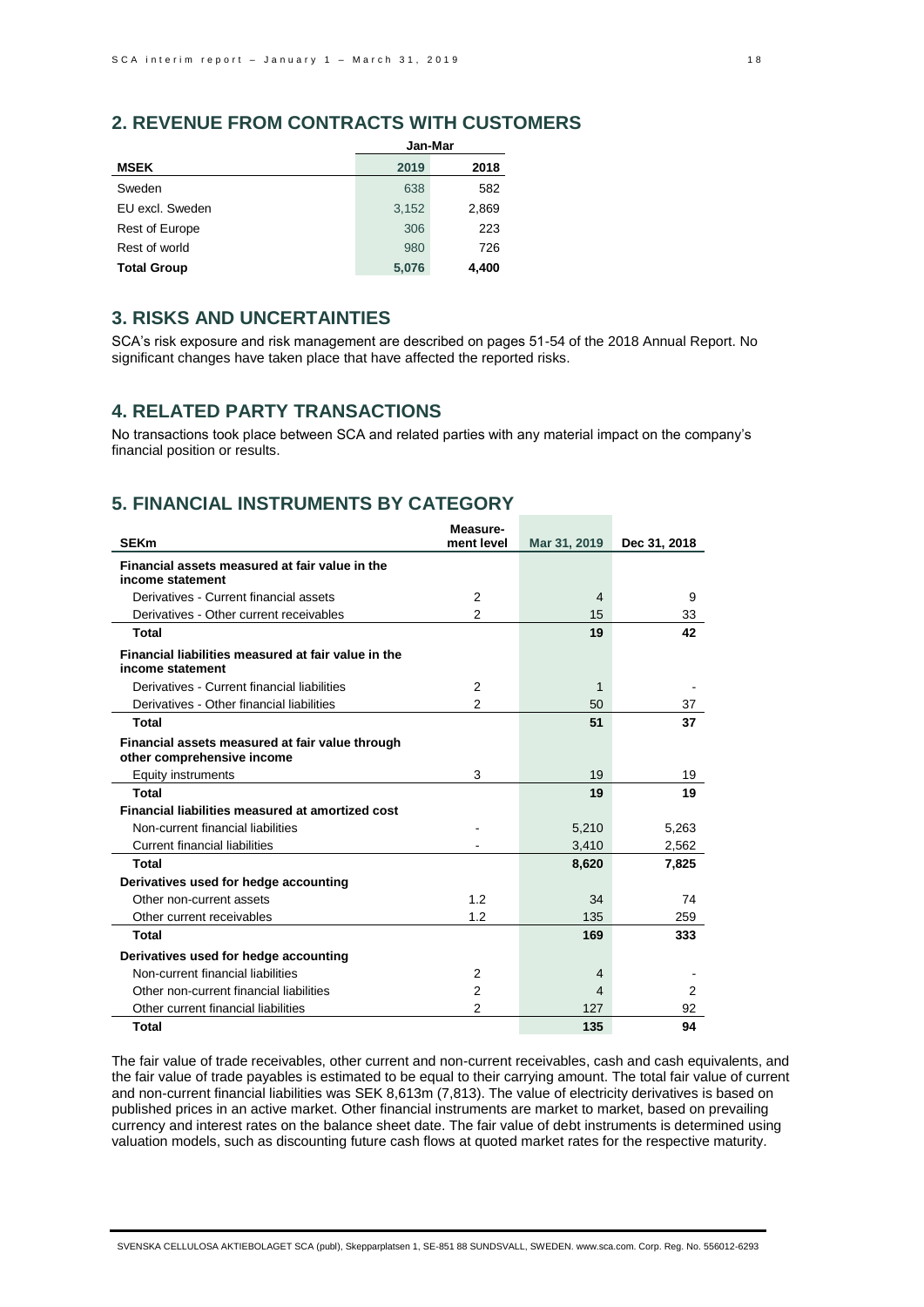# **6. CONTINGENT LIABILITIES AND PLEDGED ASSETS**

| <b>Contingent liabilities</b> | Parent       |                          |              | Group        |
|-------------------------------|--------------|--------------------------|--------------|--------------|
| <b>SEKm</b>                   | Mar 31, 2019 | Dec 31, 2018             | Mar 31, 2019 | Dec 31, 2018 |
| Guarantees for                |              |                          |              |              |
| subsidiaries                  | 724          | 704                      |              |              |
| associates                    |              | $\overline{\phantom{0}}$ | 5            | 5            |
| customers and others          |              |                          | 37           | 39           |
| Other contingent liabilities  | 223          | 231                      | 19           | 23           |
| <b>Total</b>                  | 947          | 935                      | 61           | 67           |
|                               |              |                          |              |              |
| <b>Pledged assets</b>         |              |                          |              |              |
| <b>SEKm</b>                   | Mar 31, 2019 | Dec 31, 2018             | Mar 31, 2019 | Dec 31, 2018 |
| Chattel mortgages             | 20           | 20                       | 20           | 20           |
| <b>Total</b>                  | 20           | 20                       | 20           | 20           |

# **7. ALTERNATIVE PERFORMANCE MEASURES**

For definitions of alternative performance measures, refer to SCA's 2018 Annual Report, page 77.

| <b>OPERATING CASH FLOW</b>                                          | Quarter |        |        | Jan-Mar | Full year |
|---------------------------------------------------------------------|---------|--------|--------|---------|-----------|
| <b>SEKm</b>                                                         | 2019:1  | 2018:1 | 2018:4 | 2019    | 2018      |
| <b>EBITDA</b>                                                       | 1.560   | 1.175  | 1.494  | 1.560   | 5,252     |
| Changes in value biological assets and other<br>non cash flow items | $-246$  | $-253$ | -183   | $-246$  | -749      |
| <b>Operating cash surplus</b>                                       | 1.314   | 922    | 1,311  | 1,314   | 4,503     |
| Change in working capital                                           | $-353$  | $-159$ | $-217$ | $-353$  | $-843$    |
| Current capital expenditures, net 1                                 | $-168$  | $-76$  | $-472$ | $-168$  | $-1,002$  |
| Other operating cash flow                                           | $-167$  | -96    | 122    | $-167$  | 93        |
| Operating cash flow                                                 | 626     | 591    | 744    | 626     | 2.751     |

1 Including SEK 26m of new leasing contracts in 2019

## **CAPITAL STRUCTURE**

| <b>SEKm</b>                                              | Mar 31,<br>2019 | Dec 31,<br>2018 |
|----------------------------------------------------------|-----------------|-----------------|
| <b>Biological assets</b>                                 | 32,298          | 32,065          |
| Deferred tax relating to biological assets               | $-6,653$        | $-6,605$        |
| Biological assets, net of deferred tax                   | 25,645          | 25,460          |
| Working capital                                          | 3,955           | 3,735           |
| Other capital employed, net                              | 18.174          | 16,887          |
| <b>Total capital employed</b>                            | 47,774          | 46,082          |
| Return on capital employed $(%)$ <sup>1</sup>            | 9.4             | 9.0             |
| Industrial return on capital employed $(%)$ <sup>1</sup> | 17.2            | 16.4            |
| Net debt, SEKm <sup>2</sup><br>Net debt/EBITDA (LTM)     | 9,150<br>1.6x   | 7,020<br>1.3x   |
| <b>Equity, SEKm</b><br>Net debt/Equity (%)               | 38,624<br>23.7  | 39,062<br>18.0  |

<sup>1</sup> Rolling 12 months

 $^2$  Changed accounting principles related to IFRS 16 (lease) have had a SEK 1.2 billion impact on net debt as of January 1, 2019

**Mar 31, 31, 31, 31, 31** 

**Dec 31,**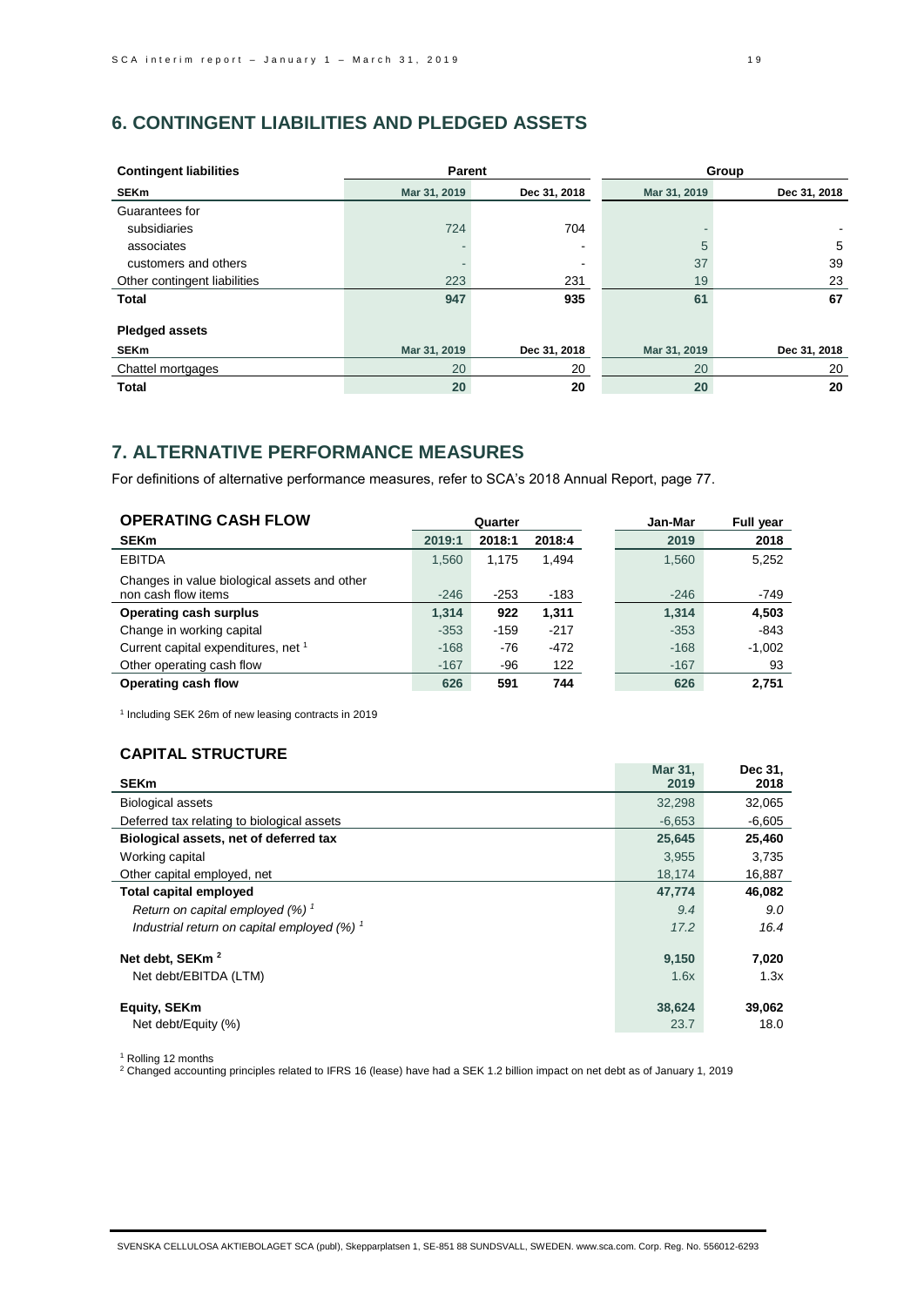| <b>SEKm</b>                                      | Mar 31, 2019 | Dec 31, 2018   |
|--------------------------------------------------|--------------|----------------|
| Inventories                                      | 4,872        | 4,499          |
| Accounts receivable                              | 3,001        | 2,629          |
| Other current receivables                        | 939          | 1,060          |
| Accounts payable                                 | $-3,534$     | $-3,368$       |
| Other current liabilities                        | $-1,438$     | $-1,140$       |
| Adjustments <sup>1</sup>                         | 115          | 55             |
| <b>Working capital</b>                           | 3,955        | 3,735          |
| Working capital / net sales <sup>2</sup>         | 18.2         | 17.5           |
| <sup>1</sup> Adjustments:                        |              |                |
| Other current receivables, green certificates    | $-8$         | $-16$          |
| Accounts payable, strategic capital expenditures | 93           | 167            |
| Other current provisions                         | 100          | $-100$         |
| Other current liabilities, emission rights       | $-70$        | $\overline{4}$ |
| Sum adjustments                                  | 115          | 55             |

 $2$  Calculated as an average of working capital for 13 months as a percentage of 12-month rolling net sales

## **NET DEBT**

| <b>SEKm</b>                       | Mar 31, 2019 | Dec 31, 2018 |
|-----------------------------------|--------------|--------------|
| Surplus in funded pension plans   | 731          | 630          |
| Non-current financial assets      | 65           | 46           |
| Current financial assets          | 5            | 9            |
| Cash and cash equivalents         | 488          | 648          |
| <b>Financial receivables</b>      | 1,289        | 1,333        |
|                                   |              |              |
| Non-current financial liabilities | 6,255        | 5,263        |
| Provisions for pensions           | 612          | 528          |
| Current financial liabilities     | 3,572        | 2,562        |
| <b>Financial liabilities</b>      | 10,439       | 8,353        |
| Net debt                          | $-9.150$     | -7,020       |